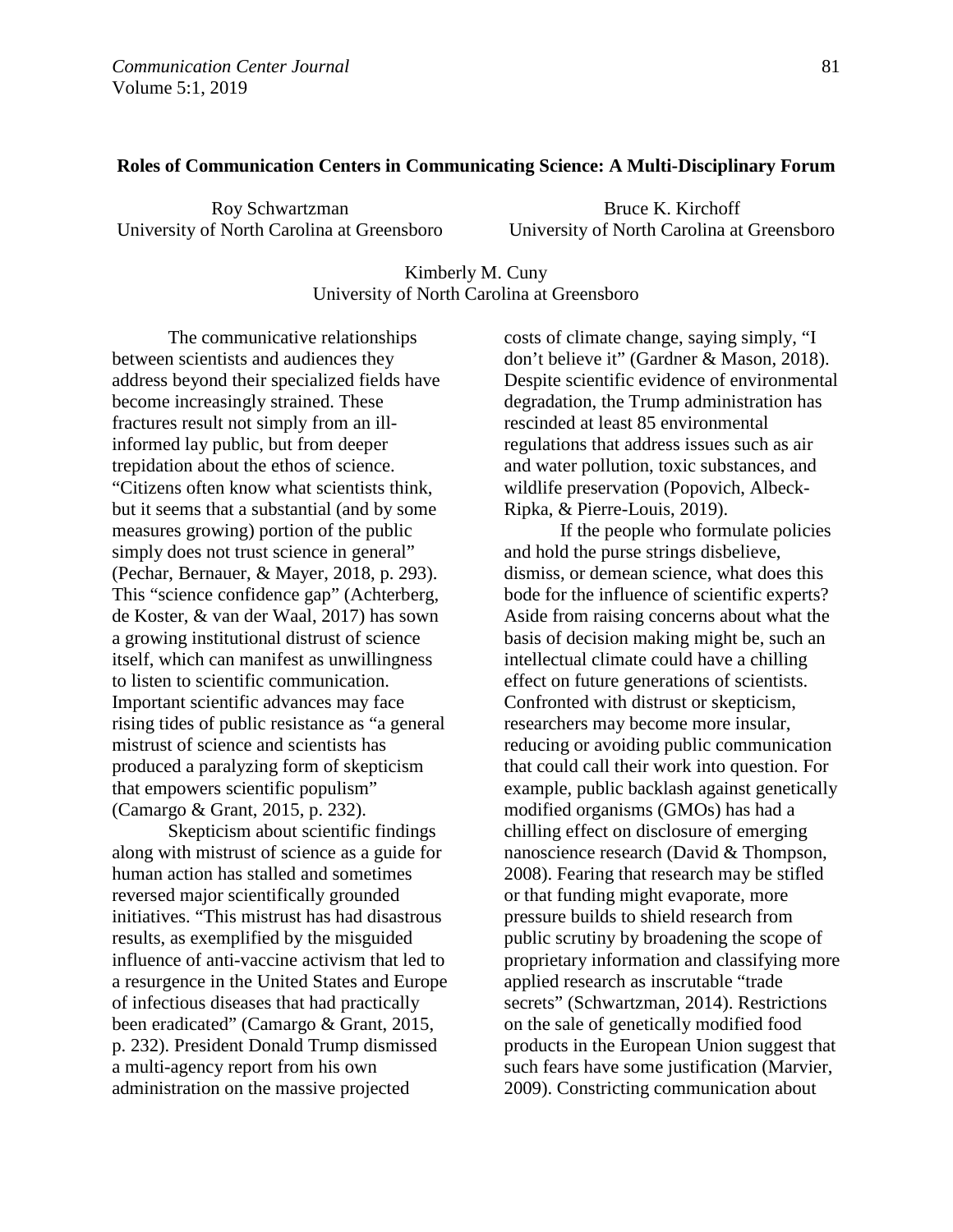## *Communication Center Journal* 82 Volume 5:1, 2019

research, however, arouses public suspicion. Pew Research Center (2019) surveys reveal that public trust in science increases when they receive more transparent communication about scientific research, data, and funding. A vicious circle ensues: public distrust of science increases withholding of information, which leads to more distrust.

It is tempting to attribute such conditions to rampant anti-intellectualism, caricaturing science skeptics as naïve or ignorant. Focusing on the knowledge nonspecialists lack, the deficit model of science communication suggests that lapses in communicating science can be corrected by promoting greater scientific literacy (McNeil, 2013). Once they understand science better, laypeople will thereby become more amenable to the messages scientists convey. Ample evidence suggests that simply injecting audiences with more knowledge about science does not necessarily reduce suspicions and skepticism regarding scientific findings and policy recommendations. Increasing scientific literacy actually accentuates questions about the validity of scientific findings (Kahan et al., 2012), since new knowledge bolsters pre-existing value commitments that fuel suspicions of science.

 Consider the patronizing position the audience occupies in the deficit model. Communication flows one way: the scientist enlightens the benighted public. Scientists control the information disseminated, with lay audiences limited to commenting or asking questions—essentially a reactive role (Weil, 2007). This rather flattering view of scientists may explain the persistence of the deficit model in scientific circles despite the abundant criticisms leveled against it, such as configuring lay audiences as overly passive (Tabernero & Vidal, 2018).

Communication centers occupy a position uniquely suited to mediate and

ameliorate these disconnects. Scientific progress is inseparable from how science is communicated, since "the way new technologies or scientific breakthroughs are communicated in social settings is at least as important as the scientific content that is being conveyed when lay audiences interpret new technologies or make decisions about public funding for science" (Scheufele, 2013, p. 14040). This forum offers three distinct, yet intertwined, interdisciplinary perspectives on how communication centers can enhance science communication.

Part I engages with science communication from the administrative perspective of the communication center director. This section highlights how the synergies between communication centers and the sciences can entrench a center's role as an indispensable resource for preparing scientists to address audiences of nonspecialists. Using firsthand accounts of a communication center's partnerships with science faculty and students training to be scientists, the author discusses the mechanisms for communication centers to connect scientists with constituencies beyond their academic colleagues. Rather than a stylistic add-on of "soft skills" to "hard science" training, communication emerges at the core of skill sets that prepare emerging scientists to face the world. The author offers fruitful suggestions for communication centers encouraging scientific communicators to engage with their publics rather than dictate recommendations and report findings to them.

 While the first section discusses how a communication center bridges the gaps between scientists and their public constituencies, the next section details how individual scientists put communication center tutelage into practice. Part II voices the views of a scientist who distills the ways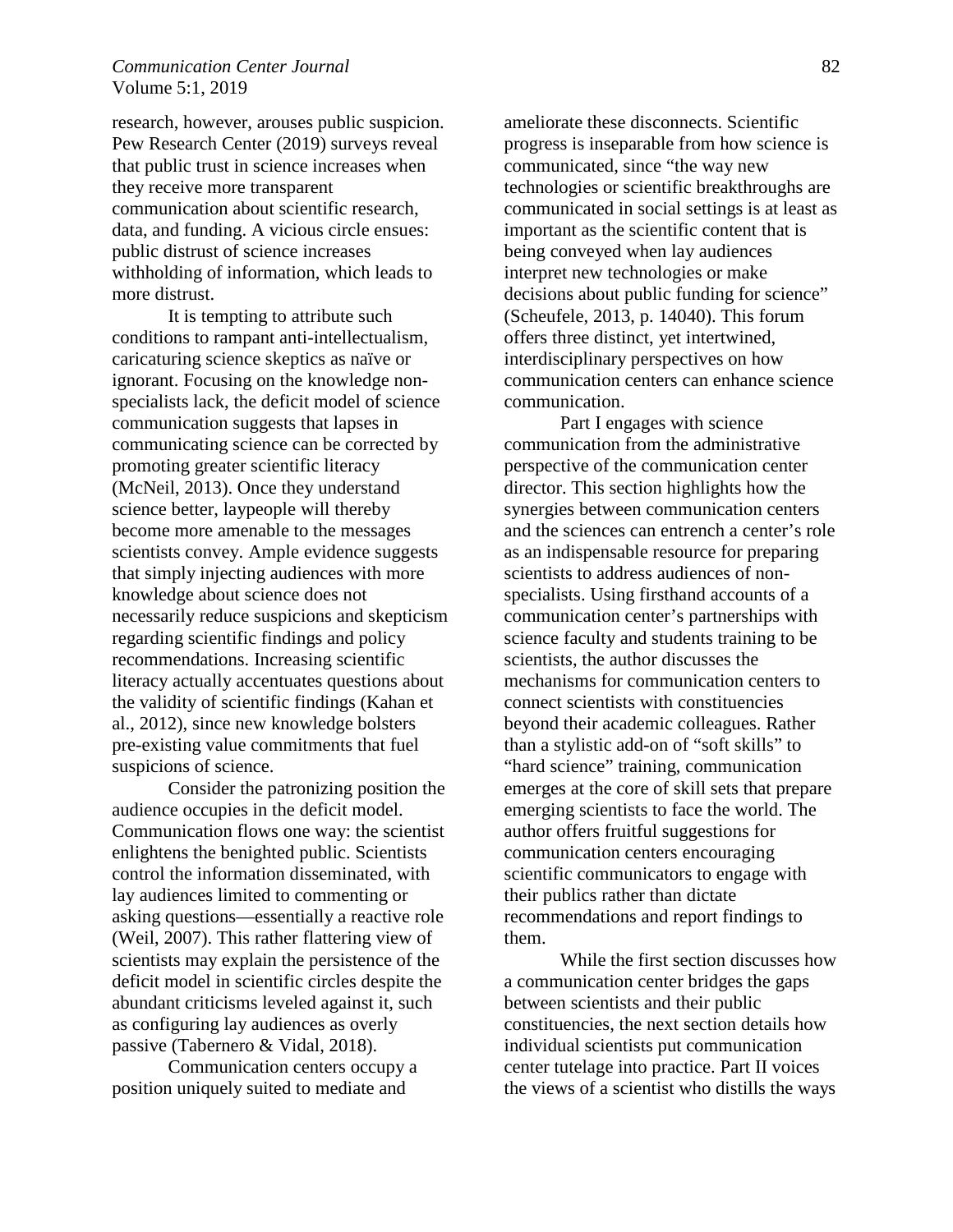# *Communication Center Journal* 83 Volume 5:1, 2019

commonly taught communication skills apply to scientific communication. The author explains—and the section embodies—some of the specific communicative practices that best serve scientists as they attempt to relate to diverse audiences. This section treats the scientific communicator holistically, as someone who must relate to the audience not simply as a technical expert, but as a relatable human being who can share the joys and not merely spout the jargon of science. Blending science with communication pedagogy, discussion then moves to the scientific basis of commonly taught advice regarding visual communication. The section concludes by stressing the importance of storytelling that enables scientists to offer compelling accounts of their research and rationales for its support.

Part III moves to a more philosophical and theoretical level. Invoking the perspective of science and technology studies, the author reflects on how to bridge epistemological divides that often lead to confrontational relationships between scientists and non-scientists. Rather than settle for simplifying scientific communication directed to non-specialists or encouraging scientific literacy among the public, scientists and their audiences need to understand and adapt to different ways they perceive and interpret communication. Communication centers can equip scientific communicators with the practical wisdom of empathizing with the values and heuristics that shape interpretations of science (Dalal & Interazi, 2016). Working with both scientific communicators and lay audiences in joint endeavors, communication centers can develop mutual respect and restore trust in the institution of science.

# **I. A Communication Center Director's Perspective** *Kimberly M. Cuny*

Herr (2016) advocates for reaching beyond traditional STEM (science, technology, engineering, mathematics) education for the nanosciences. He points to the interdependence of every key stakeholder in the educational supply chain coupled with a well-networked infrastructure as necessary parts of an educational system that evolves, adapts, survives, and thus thrives. Herr adds the letter A to STEM for a "seamless integration with the arts. It helps prepare students for careers that value creativity and innovation. It thrives on hands-on problem solving, critical thinking and communication skills" (Herr, 2016, p. 85). Communication centers with mission statements that span the campus are key stakeholders in the educational systems of STEAM efforts. Centers can also provide well-networked infrastructure in support of STEAM programming. There is much to gain for a communication center by participating.

 The University of North Carolina at Greensboro (UNCG) Speaking Center's efforts at adding A to STEM have involved competency developments such as teaching nanoscience graduate students to tell their own science stories, communicate interpersonally across cultures, make an elevator pitch, prepare and present an interactive learning module in small groups, design and present an effective poster, start/maintain/end conversations, network a room, create a single image slide to represent their research, and present their research in a 3-minute competition. More recently, biology and chemistry students have been introduced to our 3-minute and single slide programming. We have recently been approached by graduate students in psychology who want us to provide a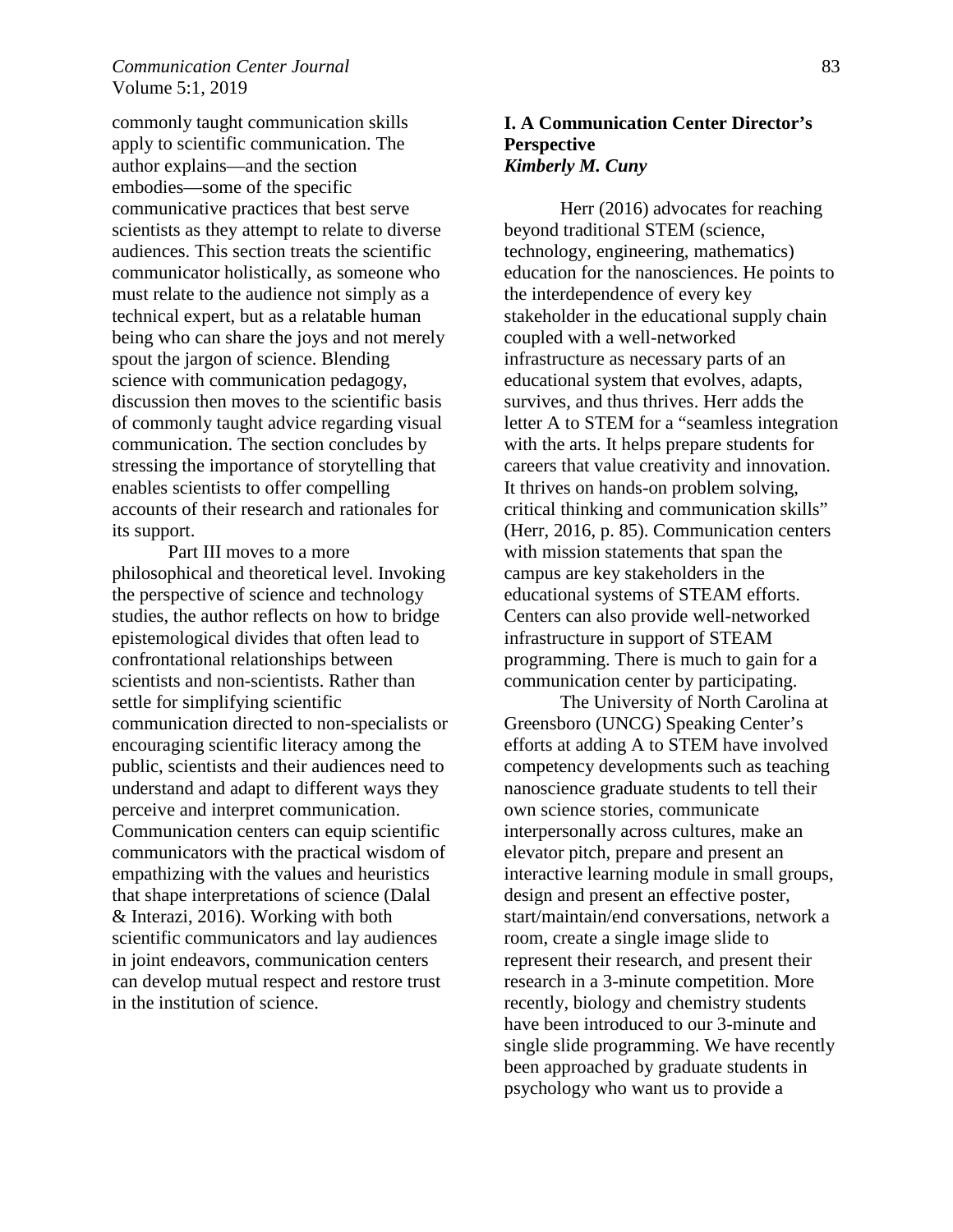## *Communication Center Journal* 84 Volume 5:1, 2019

communicating science workshop. Much of the communication center pedagogy that we have implemented with science students is rooted in the arts of improvisation and storytelling. Frankly, none of it would have happened at all were it not for the commitment and trust of UNCG scientists spanning various specialties, along with the dedicated support from speaking center professionals. Those efforts and findings are outlined in another article published in this journal.

 At our communication center, people and relationships are valued over everything else (Cuny 2018), so when we were approached by two nanoscience faculty with an invitation to work with their first- and second-year graduate students we enthusiastically agreed. This meant the faculty and students at the center would forge new relationships and develop additional competencies. King and Atkins Sayre (2012) found that students come to a communication center only after their professors communicate value for doing so. A UNCG research scientist recently pointed out that science faculty members are a notoriously difficult to reach campus constituency. If this is true, and if a center wishes to network their educational infrastructure with science faculty, it is imperative that the center's personnel have a clear understanding of academic literature which is focused on the science of oral and visual communication. The rhetoric of science and cognitive psychology fields would be good places to start. Scientists respect science. The science, not the art of communication, will open the opportunity for forging new relationships with science faculty members, thus making their students available to work with communication centers.

 Supporting scientists as communicators will provide many opportunities for the development of communication competencies among communication center students and professionals doing this work. Intentional focus on the professional development of student employees is one of the best ways to ensure that a center thrives. One example of professional development draws on the oneon-one or small group consultation efforts of most centers, where student educators focus on asking questions, guiding, and providing feedback over telling patrons what to do. This is well aligned with what Alan Alda told us at a private event in April 2017 is essential to the work of communicating science. As scientists talk to communication center personnel about their research, be it publicly or interpersonally, center personnel must ask "Why?" again and again. "Why?" is the most important question communication center students can learn to ask (Staweser, Apostel, Carpenter, Cuny, Dvorak, & Head, 2019). Participating in these conversations of "Why?" with scientists allows them to develop their interpersonal communication competency. Plus, it will help the scientists to discover the essence of the research they are doing. Once a scientist knows their work well enough to answer all the "Whys?" the center employees can ask, the scientist is ready to speak about the research more clearly and effectively and to more diverse audiences. This work also "helps center consultants develop as professionals. There are some cases where members of the scientific community question or challenge the credibility of communication center work and practices. Consultants need to be able to maintain their professionalism and not let it affect their confidence" (T. Williams, personal communication, September 30, 2019).

We have experienced additional benefits to our center's ethos. They include improved reputation among STEM faculty on campus, participation in the national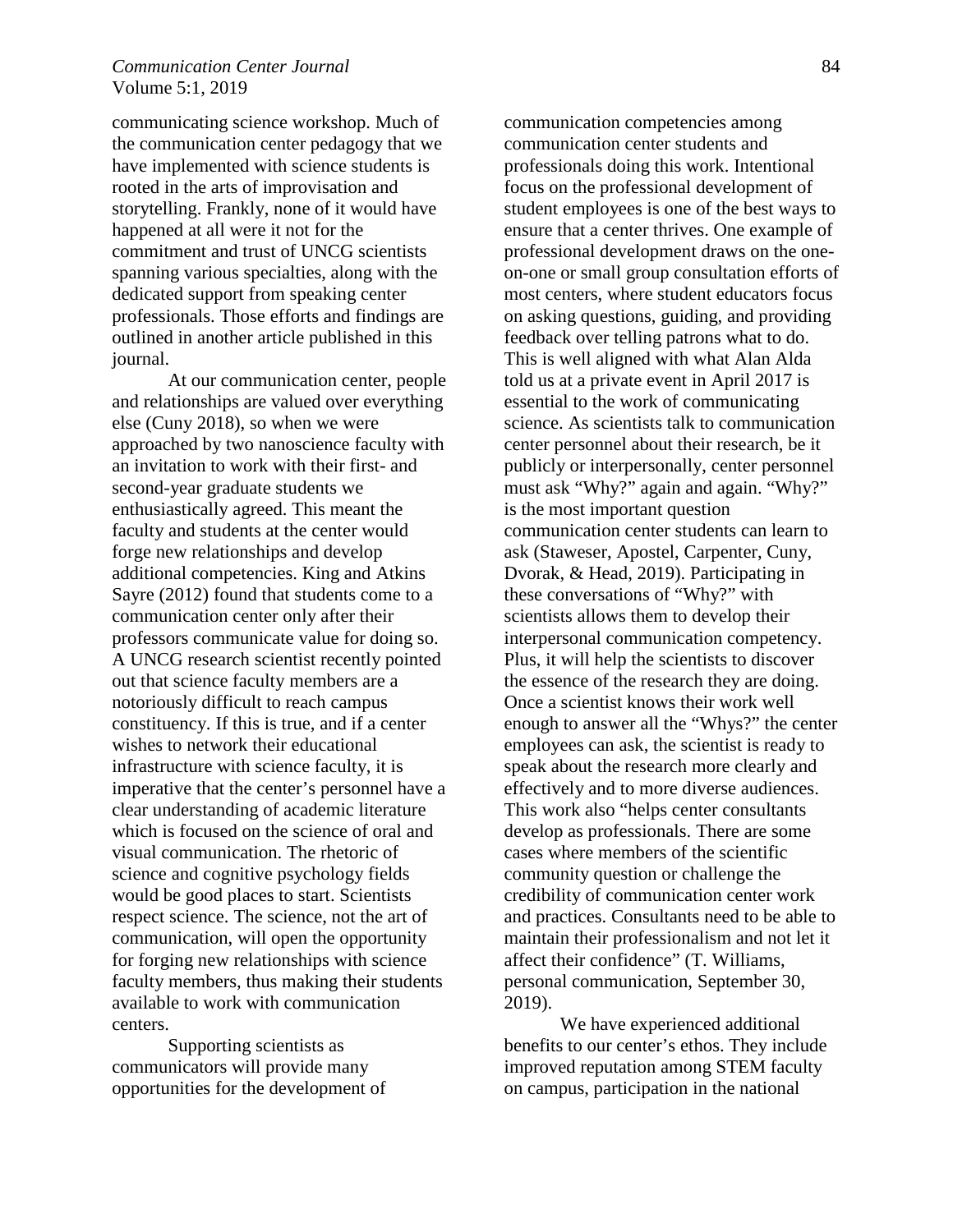## *Communication Center Journal* 85 Volume 5:1, 2019

dialogue on communicating science, improved reputation among non-STEM faculty across the campus, opportunities to publish, and potential on- and off-campus funding opportunities through grant collaborations. Berube (2018) states that communicating science should be the window, not the window dressing, of external funding collaborations which seek to improve how scientists communicate.

 For those looking to add this work to their center, identifying STEM faculty allies would be a good place to start. Especially helpful would be approaching faculty members who have previously attended programming at the Alan Alda Center for Scientific Communication, the Communicating Science workshops by the American Association for the Advancement of Science, and/or Becoming the Messenger workshops by the National Science Association. The Association for the Rhetoric of Science, Technology, and Medicine—a National Communication Association affiliate—consists of academics and practitioners dedicated to enriching communication by, about, and with scientists. These faculty members and allies can provide leadership and partnership going forward. Graduate schools often participate in the regional 3-minute thesis competitions. Approaching the graduate school and offering to provide workshop and consultation support would be advisable. If the institution sends undergraduate science researchers to present at conferences, then offering to partner with the undergraduate research office on campus to support science students might be beneficial.

## **II. A Scientist's Perspective** *Bruce K. Kirchoff*

Scientists rarely receive any training for how to communicate effectively with other scientists. We are trained to speak to

other scientists by watching our peers. We receive little or no formal training in scientific communication. What we do receive comes from our thesis advisors, who may (or may not) provide comments on an early version of our presentations. If you learn to speak well, you learn on your own. Although there have recently been efforts to improve scientific communication, these have mainly been aimed at communicating with the general public, and very few scientists participate in them. We pay attention to what is novel, what is advancing the field, and what is funded by the National Science Foundation (NSF) or the National Institutes of Health (NIH). A presentation will sometimes garner attention if it is from someone at a major university or research center, addresses an old and difficult question, or if it is about something really cool, like dinosaurs. Quality of the presentation has little to do with its impact. These are the underlying reasons why scientific presentations are frequently so poor. We value results and the data that support them. I think we subconsciously feel that our results should speak for themselves. We should not have to sell them through our presentations. But even scientists get tired of hearing poor presentations, so the current trend to improve scientific communication has important implications not just for the public understanding of science, but for how scientists communicate with each other.

 If someone were to ask me for one tip that would help them become a better scientific communicator, I would say, "Learn to speak with a twinkle in your eye." To have a twinkle in one's eye means to feel full of joy, happy or mischievous and to show it through your eyes. Having sparkling or twinkling eyes is very attractive. It sometimes happens when people first fall in love, or when someone is excited and enthusiastic about their topic.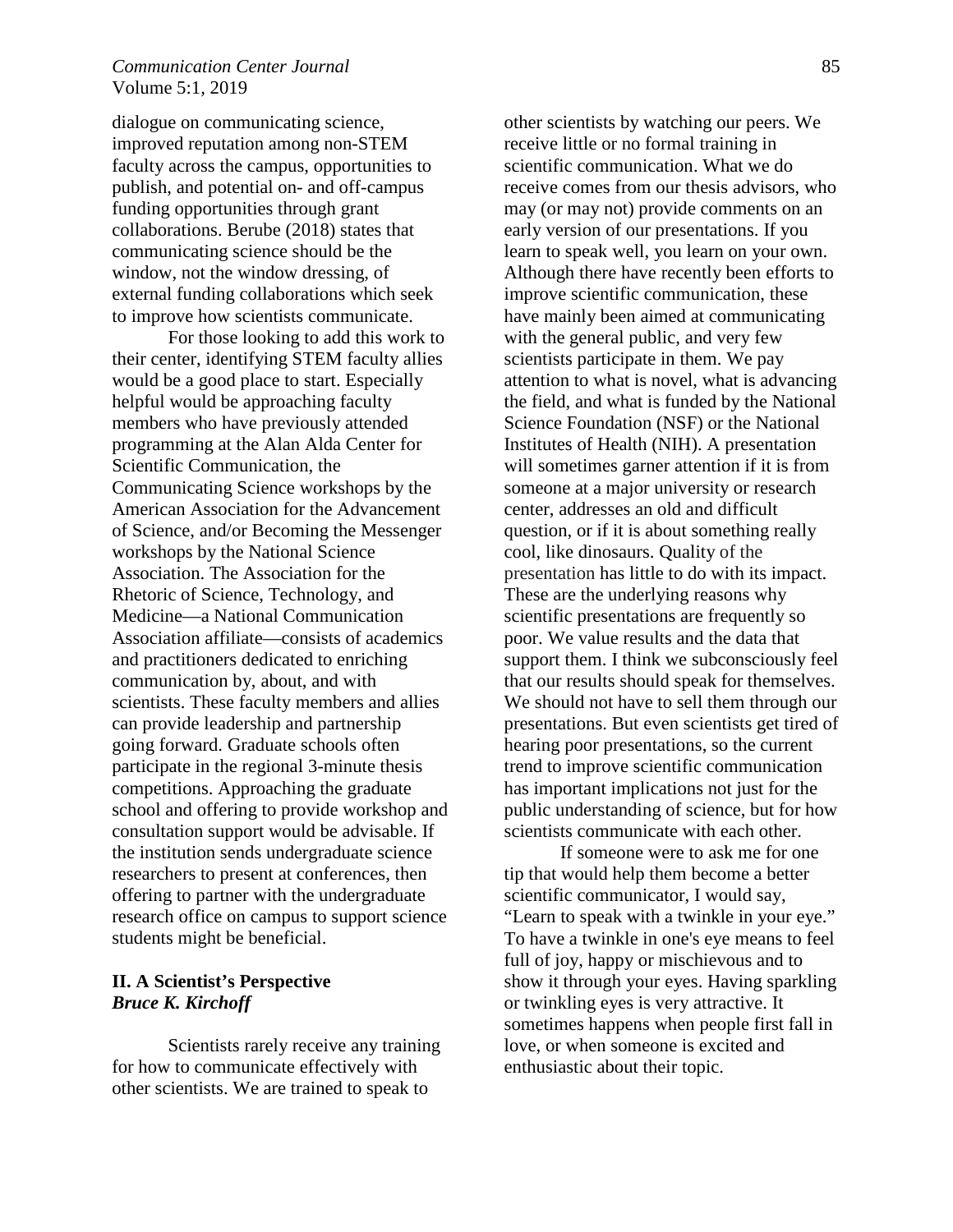What would you have to do if you wanted to speak with a twinkle in your eye? I think that you would have to:

- 1. Face the audience.
- 2. Have an open stance, arms at your sides or held slightly open and toward your audience, feet slightly apart: a comfortable stance.
- 3. Smile, or at least do not frown.
- 4. Speak loudly and with confidence so that you can be heard at the back of the room.
- 5. Enjoy what you are saying and show that enjoyment to the audience. This means that you must have done enough preparation so that you can enjoy your presentation.

These guidelines are applicable to any audience. The oft-repeated maxim that presentations must be adapted to the audience is true only for the intellectual content of the presentation. It is not true for the most important part of the presentation, your connection with the audience. Whether you are presenting to a room full of preschoolers or to a scientific panel of experts, the audience will want to see your face, know that you are comfortable in their presence, be able to hear you, and see that you're enjoying your time with them. In this respect, your content does not matter. You could be telling a story about a tree, or you could be talking about the most esoteric and technical aspect of your research. If the audience does not accept you as a person, and believe that you accept and respect them, they will not listen to what you have to say. The fastest way to get an audience to ignore you is to be disengaged. They will take one look at you and wonder why they came. If they are preschoolers, they may

start acting out. If they are PhD level scientists, they may be more well behaved, but they certainly will not be more attentive. Despite the title of your talk, they came to see you. If you are not present, they will quickly lose interest. The most important thing you can do in scientific communication is be fully present. As Woody Allen once said, "80 percent of success is showing up." As long as we understand "showing up" as being present for the audience, we have a good rule of thumb for scientific presentations.

Accepting that the most important thing in a scientific presentation is your connection with the audience has several implications. If you're going to connect with your audience, you must know your material well enough that you can dispense with written prompts. That means, if you use slides, they should contain little or no text. This will remove any temptation for you to repeat the information that is on the slide or, in a worst-case scenario, read it directly to the audience. One of the sure ways to break your connection with the audience is to read your slide. When you do this your focus is on the slide, not the audience. The audience can also read, so there is no need to repeat what is on the slide. Of course, if they are reading the slide they are not paying attention to you, and this also breaks your connection with the audience (Mayer and Moreno, 1998). Think about how much you retain when you are reading at the same time as listening to someone. If you're at all like me, it is not much. Someone reading your slide at the same time you are talking will have to tune out one or the other channel, unless you are reading directly from the slide, but we have already covered that.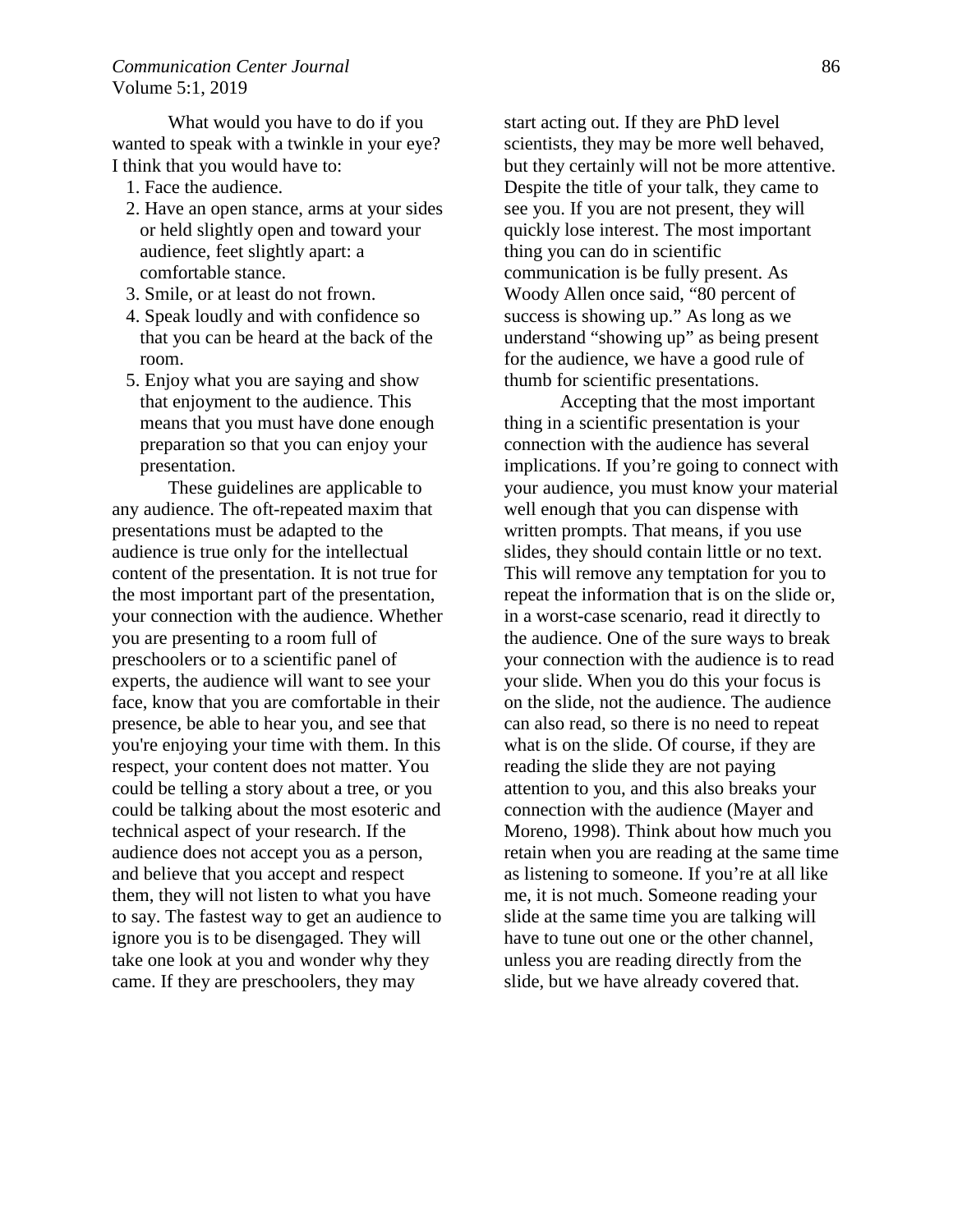

Figure 1. *After Morgan and Whitener (2006). Photo by Wexor Tmg [\(https://unsplash.com/@wexor\)](https://unsplash.com/@wexor) from Unsplash [\(https://unsplash.com\)](https://unsplash.com/).* 

Let us turn to a second problem with placing text on slides before we return to issues that arise when we realize that connection with the audience is the most important aspect of a presentation. If, following the above advice, you decide not to use your slides to convey written content, you will likely use them to convey images or graphs. What happens when you have both images and text on the same slide (Figure 1)? The addition of text to a purely visual image is distracting. It disrupts your visual processing of the image (Hantsch, Jescheniak, & Mädebach, 2012). When we look at the picture of the turtle with text on it our eyes are drawn back and forth between the text and the image. We never fully concentrate on one or the other (Mayer and Moreno, 1998). Placing text on images is visually disrupting. It asks us to do two contradictory things at the same time: to process an image and read text. If we are speaking at the same time, we ask the audience to do three contradictory things: read text, look at an image, and listen to what we are saying. It is amazing that audience members understand anything from presentations like this.

 The fact that a good connection with the audience is essential for your presentation is a consequence of the most important thing that you want them to

remember. The most important thing for the audience to remember is YOU. You want them to remember you because your career will depend upon the extent to which colleagues recognize you and your work. Of course your work is important, but if they remember your work and not who did it, you have drastically reduced your chances for success in your field. You want them to remember your research, but the primary content of any talk should be you, yourself. The trick is that you have to convey this content by talking about something completely unrelated, your research. By now you have figured out that you're going to accomplish this miracle by establishing a good connection with your audience, but let's enlarge on that a bit by talking about stage presence.

Ideal stage presence occurs when the speaker is so comfortable with their presentation that it flows flawlessly. They live completely in the moment, conveying their content and connecting with the audience. They have, at least metaphorically, a twinkle in their eyes. They have mastered all of the technical skills of the presentation. They know how it flows, and they know how it tells a story. We will return to storytelling below. Let us now look at how a speaker can convey that they have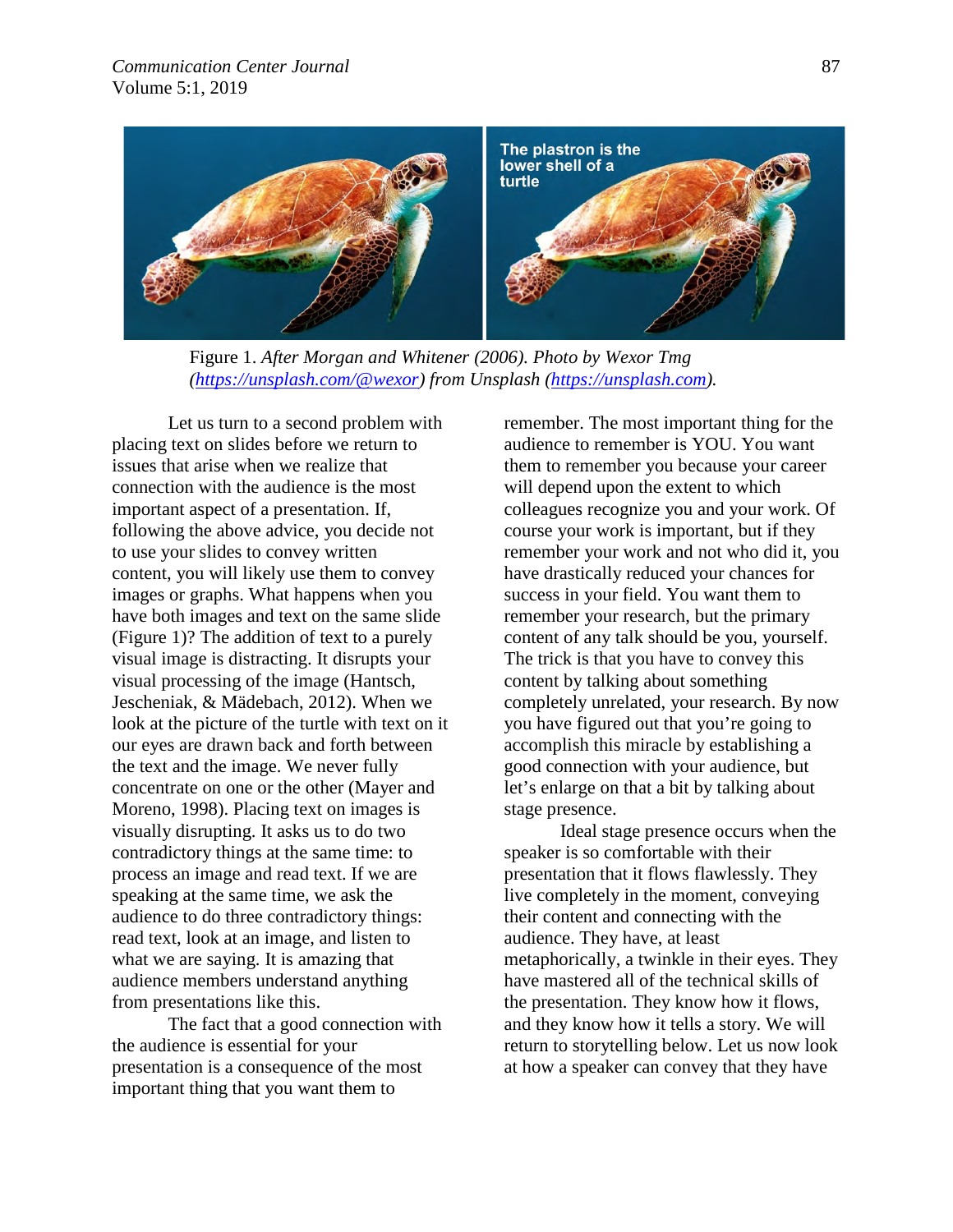## *Communication Center Journal* 88 Volume 5:1, 2019

a twinkle in their eyes, even when the audience cannot see their eyes.

 All aspects of body stance, gestures, and facial expression contribute to good stage presence (Figure 2). If you are able, you should stand in front of your audience, not behind a podium or lectern, unless some aspect of the room forces you to do this. You should have a comfortable stance, with your legs together or slightly apart (Figure 2, left). Your legs should not be so far apart that you appear to be in a relaxed stance (Figure 2, right). Your gestures, when you make them, should be open and directed toward the audience (Figure 2, left). When

not gesturing, your arms can be at your sides, or slightly bent and open toward the audience. Keep your hands open, not in fists, and do not put them in your pockets (Figure 2, right). If you need to gesture at the audience, use your whole hand with your palm open. Do not point. If you want to indicate the whole audience, you can sweep your open hand across the auditorium, with your fingers extended toward the audience. If you are unable to stand, or have other physical limitations, you can adapt these recommendations to your own situation to good effect.



Figure 2*. Good (left) and poor (right) stage presence. Left photo by Product School (https://unsplash.com/@productschool). Right photo by Xander Bissell (https://unsplash.com/@xanderbissell). Both from Unsplash (https://unsplash.com).*

Your gaze should always be toward the audience. If you need to glance down, at your notes, or to the side, it should be brief. You should always let the audience know that you're aware of them. They should never doubt that your attention is on them. They are the center of your concern (Figure 2, left). You should not look down or direct your gaze at something in your hand (Figure 2, right). If you need notes you can use the

presenter mode in your presentation software, or print your notes in a large font on a full-size piece of paper. That way you can hold the paper in your hand that is away from the screen and glance at it quickly to remember your place. If you are giving a professional presentation and need extensive notes or must refer to them frequently, you are not well enough prepared for your talk. The audience needs to know that you care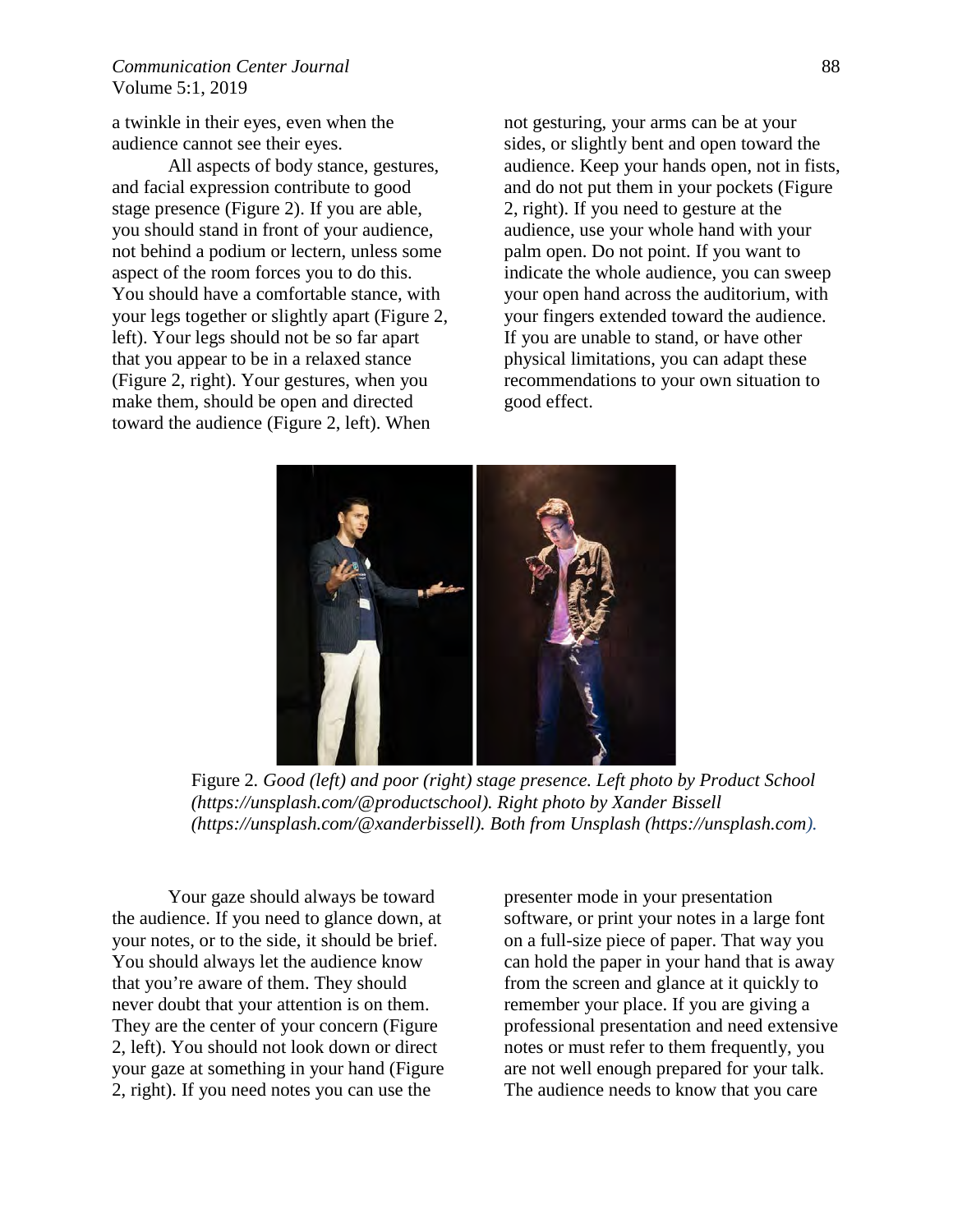## *Communication Center Journal* 89 Volume 5:1, 2019

enough about them to of spent the time to fully prepare.

 Problems can, of course, arise if you pay too much attention to the audience and get distracted. Near the end of my first postdoc I was invited to present a seminar about my research to the department. It was a relatively small department, so the seminar was held in a standard classroom with freestanding desks with small writing areas attached to their right side. Shortly before the seminar my advisor came to me and said, "No matter what happens, do not pay any attention to Dr. Meyer." This was the best advice I have ever received. Meyer was the department head and, during the seminar, he did everything but stand on his head. He sat sideways in the chair, he leaned forward onto the desk, he pushed his feet out in front of him and reclined, he ran his hand over the top of his head, he propped his chin onto his hand, and he made faces. Oh my God, the faces! He frowned, he raised his eyebrows, he grimaced. I do not recall him shaking his head no, but I wouldn't be surprised if he had. It was the most theatrical performance I have ever seen from an audience member, and he was sitting almost right in front of me. If I had not been warned, I would have thought his theatrics were about my seminar. It turns out that Meyer performed like this during every seminar. It was part of his normal mode of listening. It had nothing to do with me.

 The example of Meyer's behavior shows that it is possible to pay too much attention to the audience. There will almost always be someone in the audience who is frowning, sleeping, or making faces. These behaviors almost never have anything to do with your presentation. They have everything to do with that audience member. Perhaps they slept poorly last night, and just can't keep their eyes open. Maybe they just had a fight with their partner and are mulling over those events while only seeming to

listen to your presentation. It could be anything. You cannot know what their behavior means, and you should not try to decipher it during your presentation. Of course it will bother you, but the solution is to look away and find someone in the audience who is nodding in agreement, or smiling, or appears attentive. Occasionally glance at those people, imagine them saying good things about you, and concentrate on your presentation. If it seems to you that you are only connecting with one or two people in the audience, then you are doing your job correctly. You are really connecting with everyone, it's just that the feedback is coming from a few people. Thank them for it by smiling back, and everyone in the audience will thank you for having a good connection.

 Although having a good connection with the audience is the most important part of your talk, we cannot neglect the content. Content presented without a good connection will annoy your audience and, though they may remember you, it will be for the wrong reasons. However, connection without content has no value. It certainly is not science. It may be Dadaist theater, but it has little meaning. How can we present scientific content without losing our connection to the audience?

The answer is to tell a story. Stories are the universal language. They are the way we create meaning. They help us remember complex data. Read any good abstract of a scientific paper and you will find a story. In the abstract authors reduce the complexity of their presentation and put it in a format that is easy to understand. The best ones tell a story. But what is a story? Let us begin by looking at a standard format of Hollywood storytelling, the logline (Barton, 2013).

A logline is a brief summary of the central conflict of a theatrical presentation written to summarize the plot and generate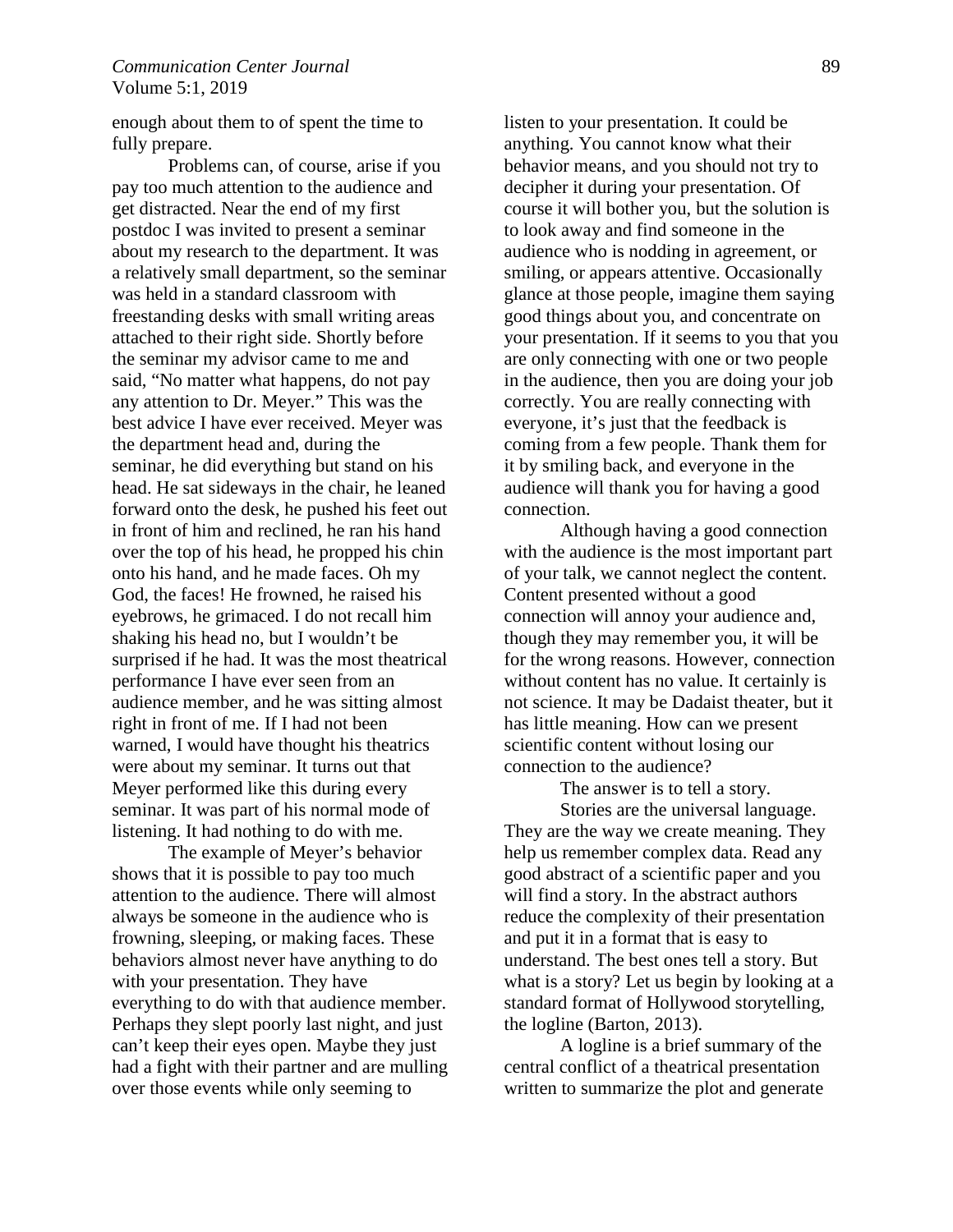## *Communication Center Journal* 90 Volume 5:1, 2019

interest. A logline is not the same as the teaser used to promote the movie. It is a full, but brief, plot summary. Here is the logline from a famous movie as told by Barton (2013).

> In a time of the Galactic Civil War, on a quiet farm, and impatient young man gets his life upended when he finds a message from a kidnapped princess and meets an old man who tells him about The Force. After his family is murdered, the young man hires a cocky space pilot to help him rescue the princess and aid the rebel alliance. But when the princess's home planet is destroyed and the young man is drawn into the enemy's battle station, he must learn how to use The Force in order to destroy the enemy, and save the Princess and the rebel alliance (*Star Wars*).

Let us look at the parts of this typical logline and see how they relate to a scientific presentation.

- 1. In a time of Galactic Civil War (in the world as it exists today): this is the introduction. In a scientific talk it presents the relevant state of current knowledge.
- 2. Luke gets a message from Leia Organa (something happens to upset the status quo): you now introduce the problem—our present knowledge is incomplete, or there is contradictory evidence. This calls into question the facts of the world as we know them.
- 3. Luke meets Old Ben and learns of The Force (taking stock of the situation): what are the possible solutions to the problem, how might the contradictory evidence be reconciled? What are possible hypotheses that could be pursued?
- 4. Luke hires Han Solo (the hero commits to action): you outline your

study and your hypotheses, and explain how they address the problem you identified. You present your research.

- 5. The planet Alderaan is destroyed by the Death Star (the stakes get raised): not all of your experiments go as expected, or there are contradictory or unexpected findings.
- 6. Luke learns to use The Force (the hero learns the lesson): experiments are done, or data is collected that reconciles the contradictory evidence.
- 7. Luke destroys the Death Star (the antagonist is defeated and the hero achieves their goal): you support or reject your hypothesis, or solve the original problem. A new status quo is created, and new hypotheses are proposed.

If we remove the references to *Star Wars* we will see the scientific story more clearly.

- 1. Introduction: Present what is currently known in the field that is relevant to your work.
- 2. Present the limits, or problems with what is currently known.
- 3. State your hypotheses, or the problem(s) you will address.
- 4. Present your main experiments and the main findings of your research.
- 5. Present your unexpected results, or the difficulties you had. What did not go as expected?
- 6. Describe how you reconciled your main findings and the unexpected results. How did you pull everything together to have your work make sense?
- 7. Present your solution to the original problem. Propose a new status quo. Generate new hypotheses.

 The value of thinking about your work in a storytelling format is that it helps you decide what to present, what to exclude, and how to structure the information. It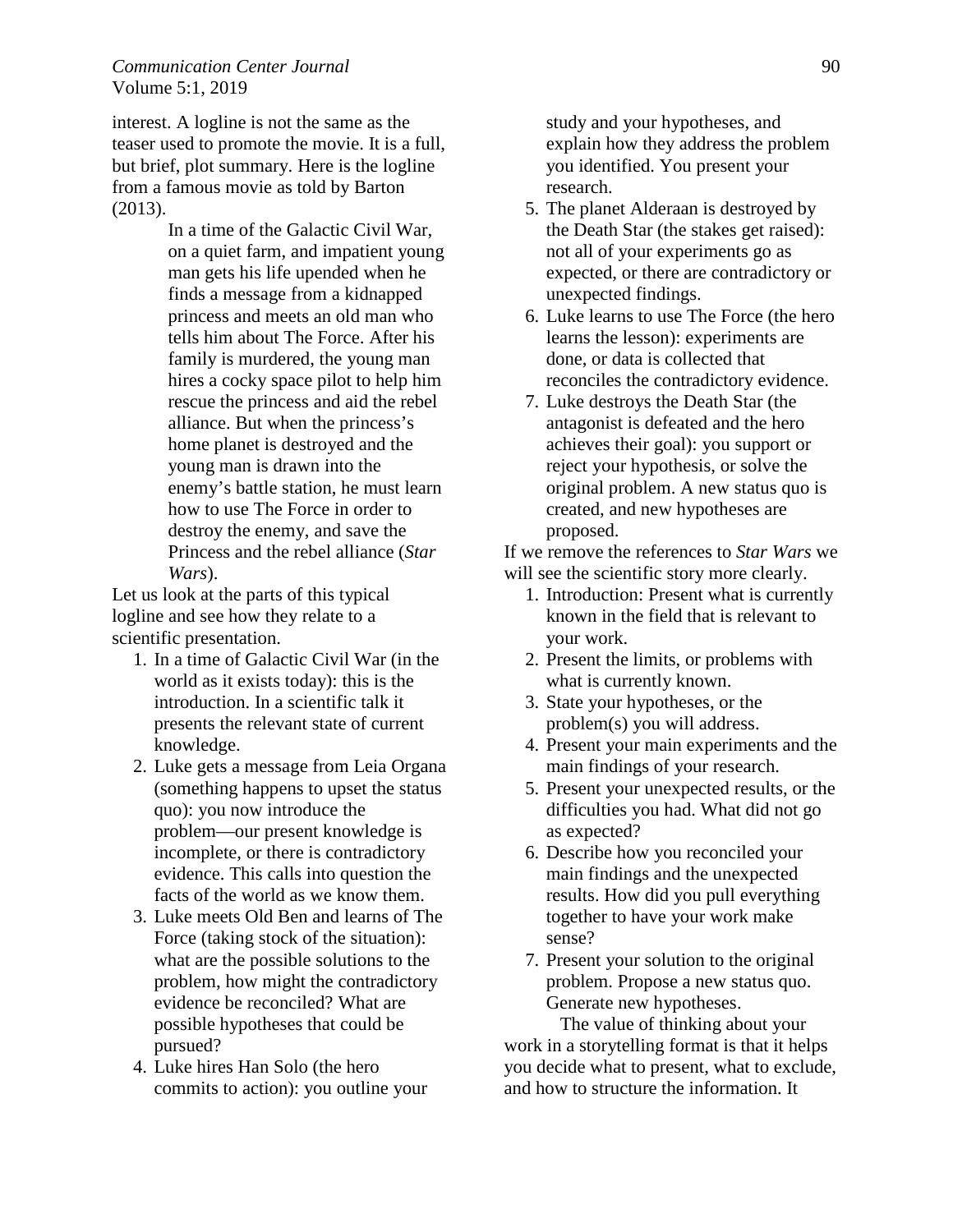## *Communication Center Journal* 91 Volume 5:1, 2019

suggests a way to deal with your unexpected results. It tells you where they fit within the presentation, and how to make sense of them for the audience. It also gives you a clear view of how to present your next steps. It clearly demonstrates how the last part of your talk creates a new status quo around your research question. It shows you how you are setting up a new story. The audience will be intrigued and want to know the outcome of that story. They will remember you and your research because you have told them a story, and then left it open to further developments at the end. It is a classic cliffhanger. The audience will be hooked.

 Let us return to our discussion of slides now that we have an overview of how your scientific story can be told. We have already seen that you want to minimize the amount of text on your slides. What about data and graphs, how should you present your data?

As we have seen, text and images on the same slide can be difficult to interpret. Simple graphic images with no text are easier to interpret. However, few technical scientific presentations can rely solely on graphic images of this nature. Some text is necessary, as are graphs and other types of figures. If we keep these facts in mind, and remember that we want to tell a story, we can see that too much information on a slide will disrupt our communication with the audience. The narrative flow of our presentation should be like the flow of a river. It may meander, but it moves steadily in one direction. Each slide should move us slightly farther downstream. When there are multiple pieces of information on a slide they easily create eddies in the movement. It is as if we get stuck in a small whirlpool and momentarily lose sight of where we are going. Of course it is possible to get stuck in an eddy even if there is only a single piece of information on a slide, but the digression is easier to spot and correct under these

circumstances. If you force yourself to change slides for each major point, it will be easier to notice when the flow of your narrative is disrupted. You can then make a conscious decision about whether that disruption is necessary, or whether you should eliminate it in preference to continuing the main flow. Carter (2013) has many other excellent recommendations for slide design and images.

Good scientific presentations are memorable. They tell stories. Their ideas flow well because each slide presents a single idea and does not contain too much text. They are based on a good connection between the presenter and the audience. It is clear that the presenter wants to be there giving this talk. Their presence is palpable. The audience can see the sparkle in their eyes. Applying these principles will improve any scientific presentation, no matter if it is to a general or a scientific audience.

## **III. A Science and Technology Studies Perspective** *Roy Schwartzman*

 Simplification and public education cannot suffice as guidance for improving science communication. A fundamental and relatively unaddressed problem underlies the persistent disconnections between scientists and the public realm: the epistemological divides between scientific methods and heuristic knowledge production. The deliberative processes practiced in scientific research do not align with the intuitive drivers of much "common sense" perception. Extensive research stemming from the Elaboration Likelihood Model (Petty & Cacioppo, 1986) and cognitive heuristics (Kahneman, 2011) affirms that people initially process unfamiliar information beyond their ordinary realm of expertise or interest through various cognitive and emotional filters. In short,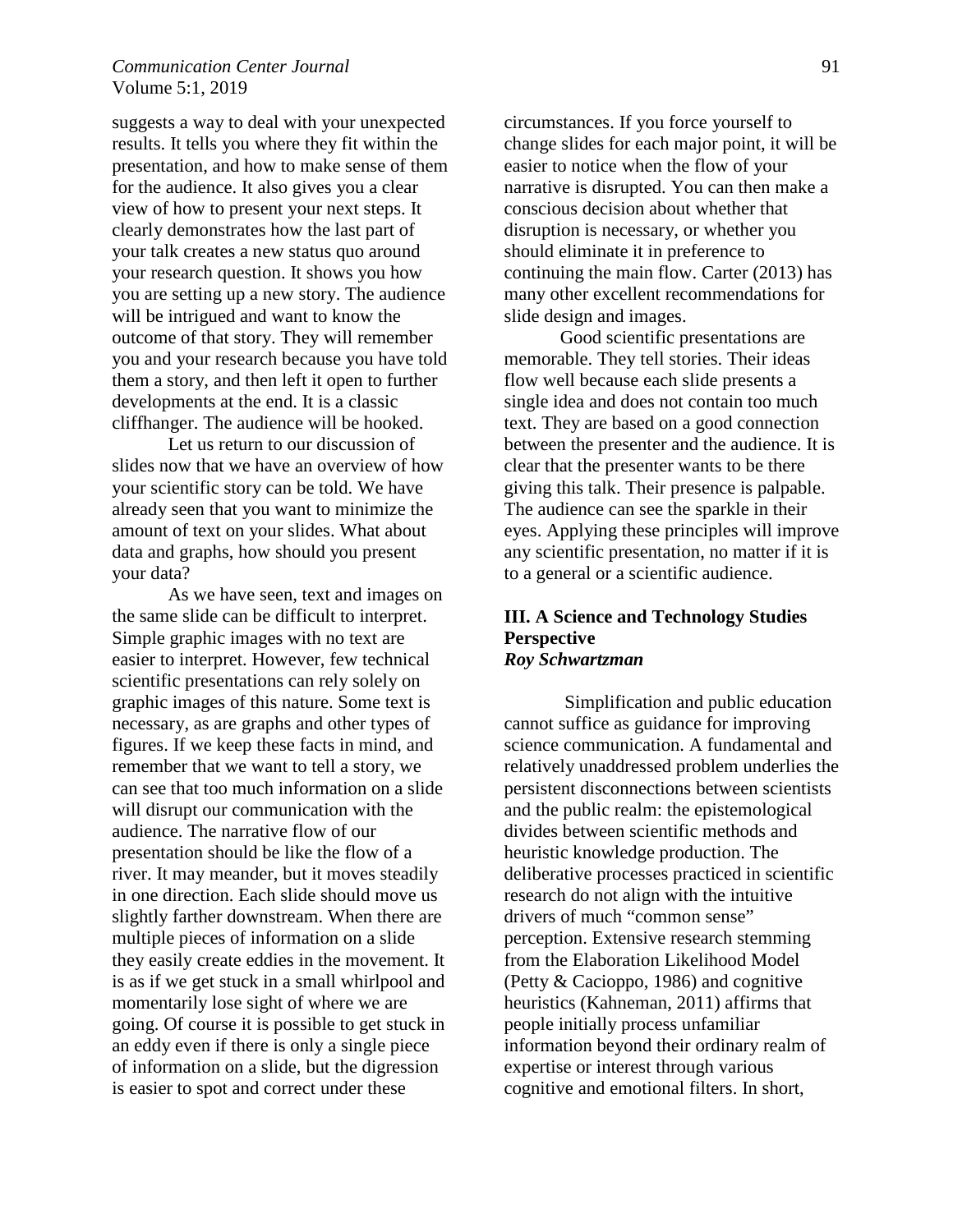## *Communication Center Journal* 92 Volume 5:1, 2019

people often think *through* their initial, emotion- and value-laden perceptions to shape how they think *about* things beyond their customary cognitive territory. Thus activating these heuristic drivers (Cialdini, 1993) enables communicators to connect with and influence audiences without relying on deep technical understanding or advanced scientific training. Communication centers can reconcile the epistemological divides in communicating science by addressing two areas that often divide scientific and public perceptions: conflicting frames and moral foundations. This section concludes with reflections on how communication centers can become key connectors between scientists and nonscientists, helping to bridge epistemological gaps that impede social communication of science.

#### **Framing**

Communication centers can call attention to the effects of framing scientific messages in different ways. Climate science illustrates this point. Disadvantageous framing rather than sheer scientific illiteracy has contaminated the messages of climate scientists. Consistently associating economic hardships (job losses, more expensive energy, inconvenience) with climate change remediation renders the warnings of climate scientists unpalatable (Stoknes & Randers, 2015). This prevalent loss frame stigmatizes climate scientists' policy recommendations as undesirable even if their projections are accepted as probable. The nomenclature of "climate change" also suggests a natural volatility beyond human capacity to predict or control. (*Plus ça change, plus c'est la même chose*.) Natural risks seem unavoidable and uncontrollable, so human intervention seems futile (Sandman, 1993). Altering frames has made a difference in perceptions about climate change. "Nonetheless, recent research on climate

communication has identified several techniques that can assist in communicating contested scientific findings . For example, a mere change in wording—from "tax" to "offset"—increased Republicans' willingness to pay for carbon producing activities" (Lewandowsky & Oberauer, 2016).

Communication centers can place communicators in low-stakes practice situations to gauge audience reactions to alternative discursive frames. Beyond that, communication centers can assemble audiences of non-scientists to assess the preferability of various frames. These audiences could be generated in several ways. Many science-related departments at universities already partner with local schools to discuss and demonstrate scientific research. Communication centers also can record presentations and push the video content out to students in various courses across several disciplines, asking the students to rate and critique the presentations. Practice presentations delivered in communication centers can serve as excellent writing prompts in composition courses. Students could view the presentations, then write summaries of the content (to provide an indicator of comprehension), or they could write formal feedback to the presenter—including suggestions for improvement. Ample feedback could be generated by posting a practice video on an online discussion board, which would allow observers to interact with each other about the presentation. In each case, the audiences emerge organically from courses or activities already taking place.

Experimenting with different discursive frames for discussing science can reveal how rhetorical choices render science communication more than neutral reports of findings. For example, how could measures to address climate change create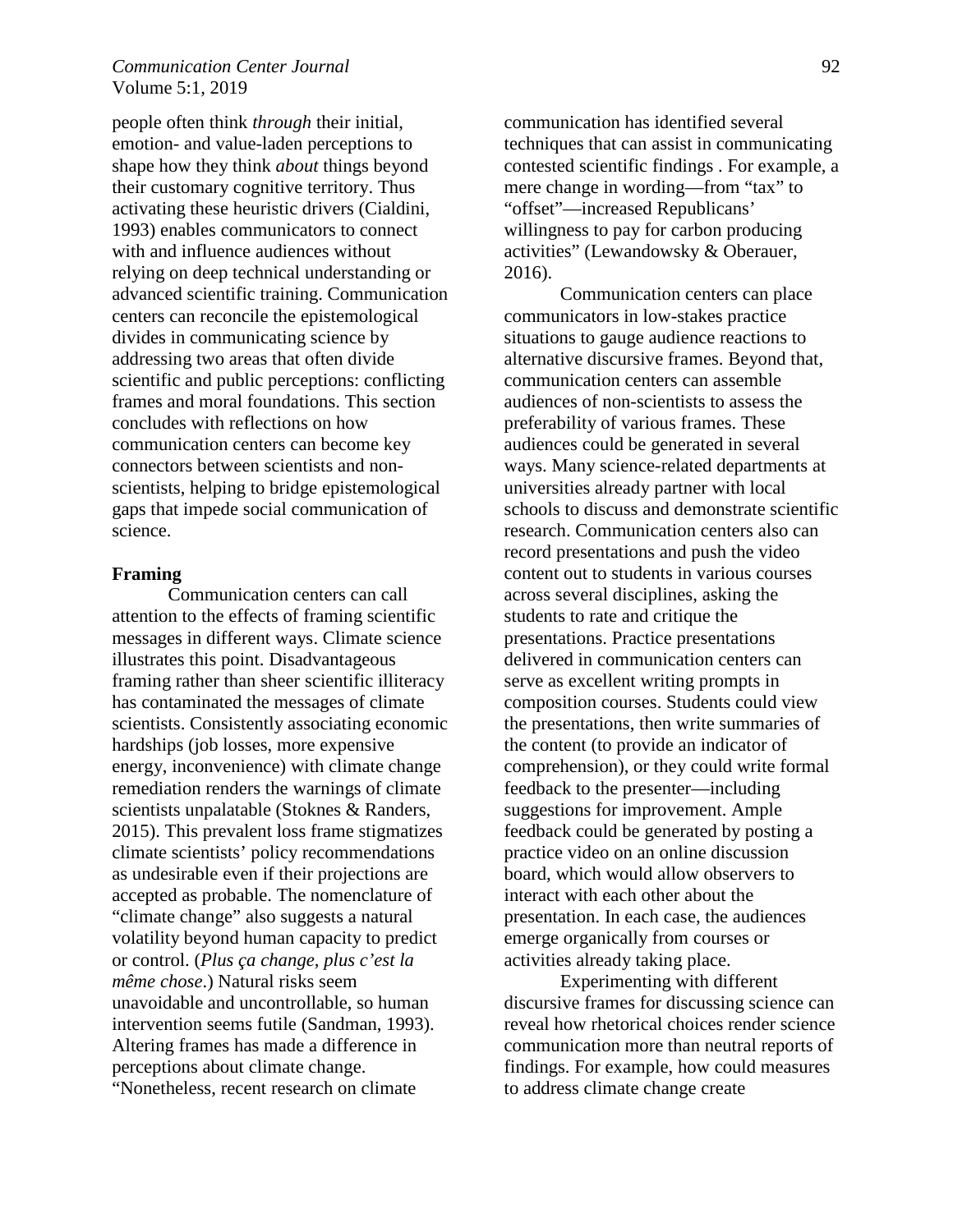## *Communication Center Journal* 93 Volume 5:1, 2019

opportunities and not simply incur costs? How do different options for naming phenomena affect audience perceptions and reactions?

 The communication center discussed in this forum has addressed such questions by administering "three-minute thesis" competitions. In these events, graduate students have three minutes to explain their thesis or dissertation to an audience and judging panel of non-scientists. These audiences can consist of VIP guests to the event, preferably people mirroring the profile of the non-scientist audiences the speakers would address in their professions. To prepare for the "three-minute thesis," communication center consultants advise the speakers in selecting frames that generate the desired emotional and perceptual reactions while accurately conveying the scientific information. Similar activities could furnish testing grounds for framing scientific findings. Communication centers could structure friendly competitions around devising brief video advertisements (using visual communication techniques discussed in Part II above) or oral "pitches" for grant funding delivered to simulated grant review panels playing the role of philanthropists who have non-scientific backgrounds.

#### **Moral Foundations**

Public attitudes toward science are filtered through fundamental moral convictions. Communicators ignore these commitments at their own peril. The more religious an audience is, the more suspicions they harbor about technological innovations overall (Brossard, Scheufele, Kim, & Lewenstein, 2009). This connection between degree of religiosity and beliefs about science does not specify any particular religion, only the strength of religious commitment (Scheufele, Corley, Shih, Dalrymple, & Ho, 2009). Especially in the U.S., stronger religious faith is associated

with greater skepticism about science (Kahan, 2015; Pasek, 2017).

 Jaron Lanier (2011) comments that technologies take on superhuman characteristics as if they guide human actions. Thus, enthusiastic endorsement of a technological innovation may strike a more religious audience as a usurpation of God's authority. Communication centers could guide emerging scientists toward (a) greater awareness of and (b) concrete adaptations to the values that audiences may harbor values that are not directly tied to science but that guide interpretations of science communication.

 Research on moral foundations theory identifies relative prioritization of five core value clusters—compassion, fairness, purity, authority, and ingroup loyalty—as a reliable indicator of political attitudes (Graham et al., 2011; Haidt, Graham, & Joseph, 2009). Alignment toward these same values also affects attitudes toward science policies, such as actions to address climate change (Dickinson, McLeod, Bloomfield, & Allred, 2016). Communication center coaching could equip emerging scientists with the ability to appeal to each of these value clusters, depending on their centrality to the audience and the issue. A communicator could invoke purity, one of the three values shaping climate change attitudes, by discussing climate change as "climate corruption," a degradation of pristine natural systems of checks and balances that humans have disrupted. Compassion, one of the main drivers of climate change attitudes, could be aroused with narratives tracing the miseries of specific communities of indigenous people whose lives are threatened by climate change. Some such efforts have featured animals (e.g., a "family" of polar bears) affected by climate change, but profiling the climate-induced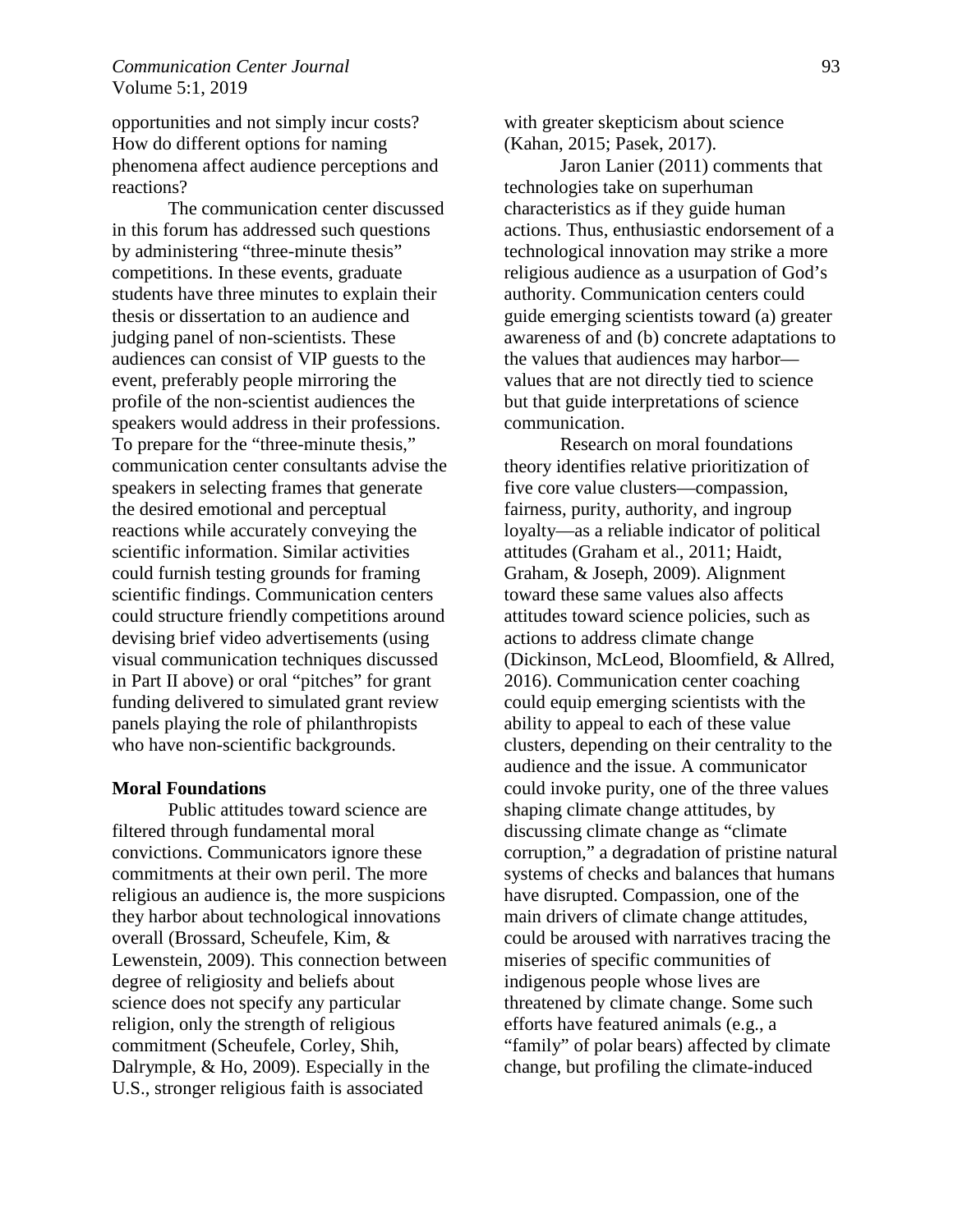pain of fellow humans would render the effects more urgent and immediate.

#### **Forum Synthesis**

 This forum began by calling attention to the widening rifts between scientists and non-scientists that have led to mutual mistrust that could threaten important scientific and technological contributions to social problems. Communication centers offer an attractive mediator between scientists and laypeople because, as Cuny notes in her contribution to the forum, centers generally have a strong commitment to respect and serve all clientele. By providing an environment for respectful communication, communication centers can devise encounters between scientists and non-scientists that transcend political, religious, or ideological polarizations that impede deep discursive engagement. Elaboration on this engagement will follow in the concluding section.

 Cuny's experience in nurturing a multi-year partnership between her communication center and communities of scientists can energize such efforts at other communication centers. Both scientists and communication centers must perceive clear benefits they will incur from sustaining an ongoing collaboration. Allies become critically important in supporting the legitimacy of a center's involvement with academic areas distant from the native fields of most communication center administrators. If initial allegiances at one's home institution prove difficult, external allies from neighboring institutions or professional organizations (in the sciences or in communication) can create the momentum to devote more attention to science communication.

 Moving to the next section, research in science and technology studies strongly

endorses Kirchoff's call for crafting compelling narratives, especially in social communication beyond scientific communities. When interpreting communication about emerging scientific research, enthusiasts and skeptics do not differ in the data they use as much as they differ in their "narrative schemata" (Gordon, 2007, p. 105). Enthusiasts employ more optimistic, future-directed plot lines with science as a positive force to overcome problems. Skeptics construct stories that often express nostalgia for a more natural past that preserves untainted purity and reject scientific innovations that upset the balance of nature. For example, at the root of many fears surrounding nanotechnology lies the theme of the Sorcerer's Apprentice (Laurent & Petit, 2006, p. 270). This familiar motif describes how an amoral scientist usurps the power of nature for evil ends, contravening the rule that science should serve the public good. Suspicion of science and scientists has a deep narrative heritage.

Stories and personal anecdotes can transcend an audience's politically polarized scientific views (Lewandowsky & Oberauer, 2016). Kirchoff's own narrative holds particular appeal to scientists who may harbor suspicions about tutelage from nonscientists who populate communication centers. His experiences of witnessing, practicing, and sometimes violating the communicative practices that build conditions for public dialogues about science invite other scientists to incorporate communication mentoring into their professional preparation.

 In the third section, science and technology studies brings framing and heuristics to bear on improving science communication. Communication centers allow scientists to experiment with different ways to frame their messages to generate desired reactions from their audiences.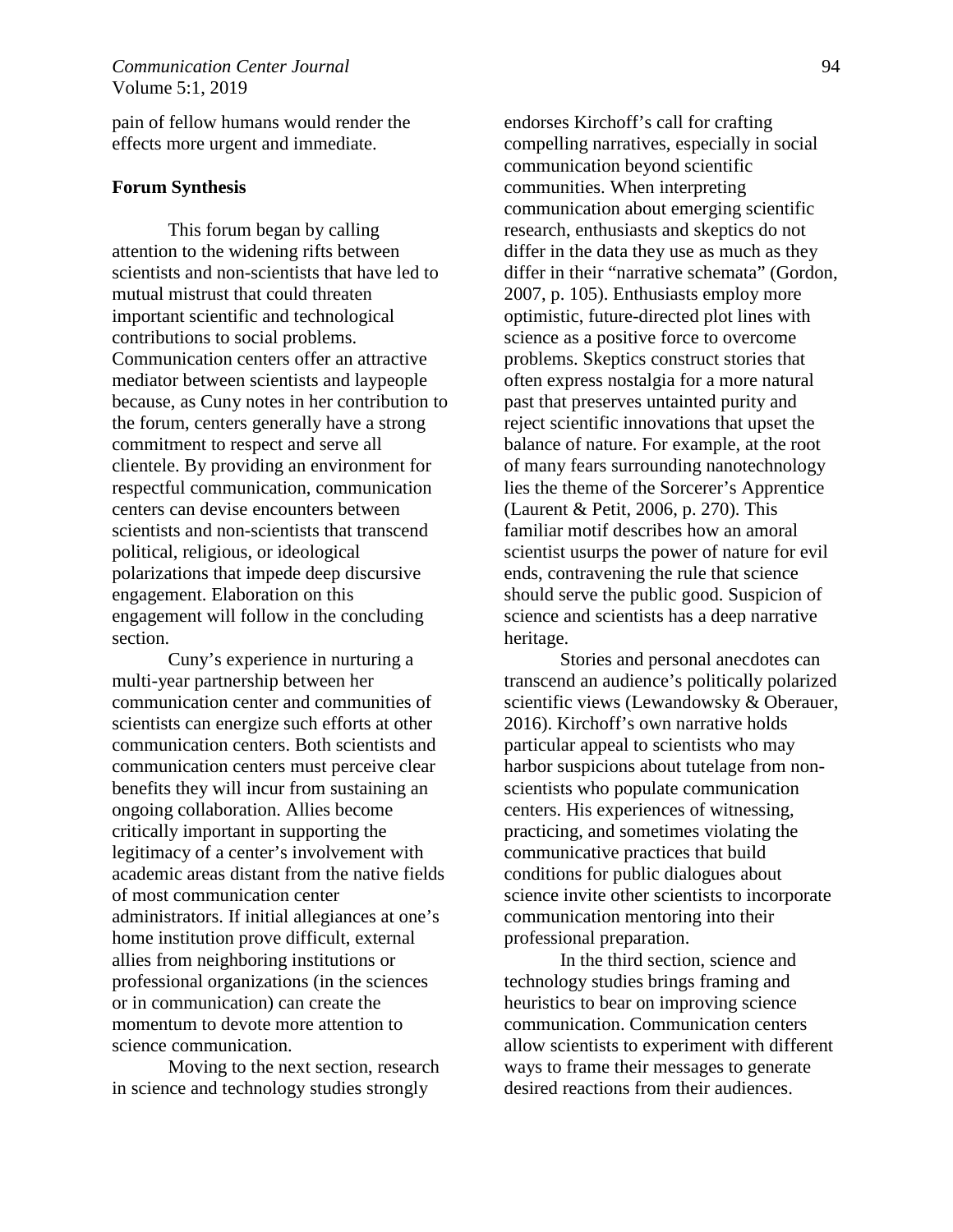## *Communication Center Journal* 95 Volume 5:1, 2019

Greater awareness of the cognitive shortcuts and value clusters that affect attitudes toward science can improve understanding of how to restore scientific credibility when addressing non-scientists.

 Discussion continues with an overview of the discursive environment communication centers can foster for science communication. Finally, the practical benefits to scientists and to communication centers furnish a basis for any communication center to pursue partnerships with scientific communities.

# **Discursive Environment for Productive Science Communication**

 Communication centers offer means to reconcile disjunctures between scientists and the public. Toumey (2006) notes that "public understanding in a scientific controversy is largely shaped by the rhetorical strategies of the competing parties" (p. 405). Communication centers can foster mutual appreciation between scientists and non-scientists by cultivating respect, beginning with unpacking why people (dis)believe the processes, findings, and implications of scientific investigations.

As intermediaries between scientists and broader social audiences, communication centers can initiate, maintain, and deepen dialogues across these communities. Ideally, the exchange between scientists and lay citizens enacts a mutually educational dialogue. Laypeople become more aware of scientific research, while researchers gain greater insight about public priorities, hopes, and concerns. Communication centers can facilitate discussions that involve the public early in the research cycle, thereby reducing the power disparity that stems from presenting already completed results to an audience that lacks background and can only comment on what has been done (Weil, 2007).

 Peters (2007) suggests relational intelligence as common ground for discussing the ramifications of scientific or technological innovations. Discussing the implications of how science induces people conceive of their relationships with each other or with God does not presume or lend advantage to a particular constituency. Everyone, regardless of technical training, has an equally legitimate voice regarding the most desirable forms of human relationships. Perhaps the consideration of other people as the primary discursive domain rather than the substance of scientific knowledge provides a level playing field for including a wide range of stakeholders. When asking questions such as "How likely will this form of technology cause human health risks?" those with access to various cognitive resources (e.g., research findings, understanding statistical probabilities, etc.) already hold an advantage in framing how potential answers will be constructed. The rules of the language-game have been defined according to terms conducive to specific groups of stakeholders. If we could engage in collective discussions of models and methods of conducting human relationships, substantive questions could arise that invite fuller participation. Questions such as "What view of other human beings are we enacting?" recognize that all participants in the discussion have the capability to engineer their social world (Pearce, 2007). Recognizing the cooperative and complementary roles everyone could play in co-creating reality would provide productive ways to engage diverse constituencies.

 A communication center-engineered dialogue approaches public engagement as anticipatory governance, involving direct interactions with the non-scientific public to gauge their attitudes and to anticipate potential problems that may arise in integrating new technologies into society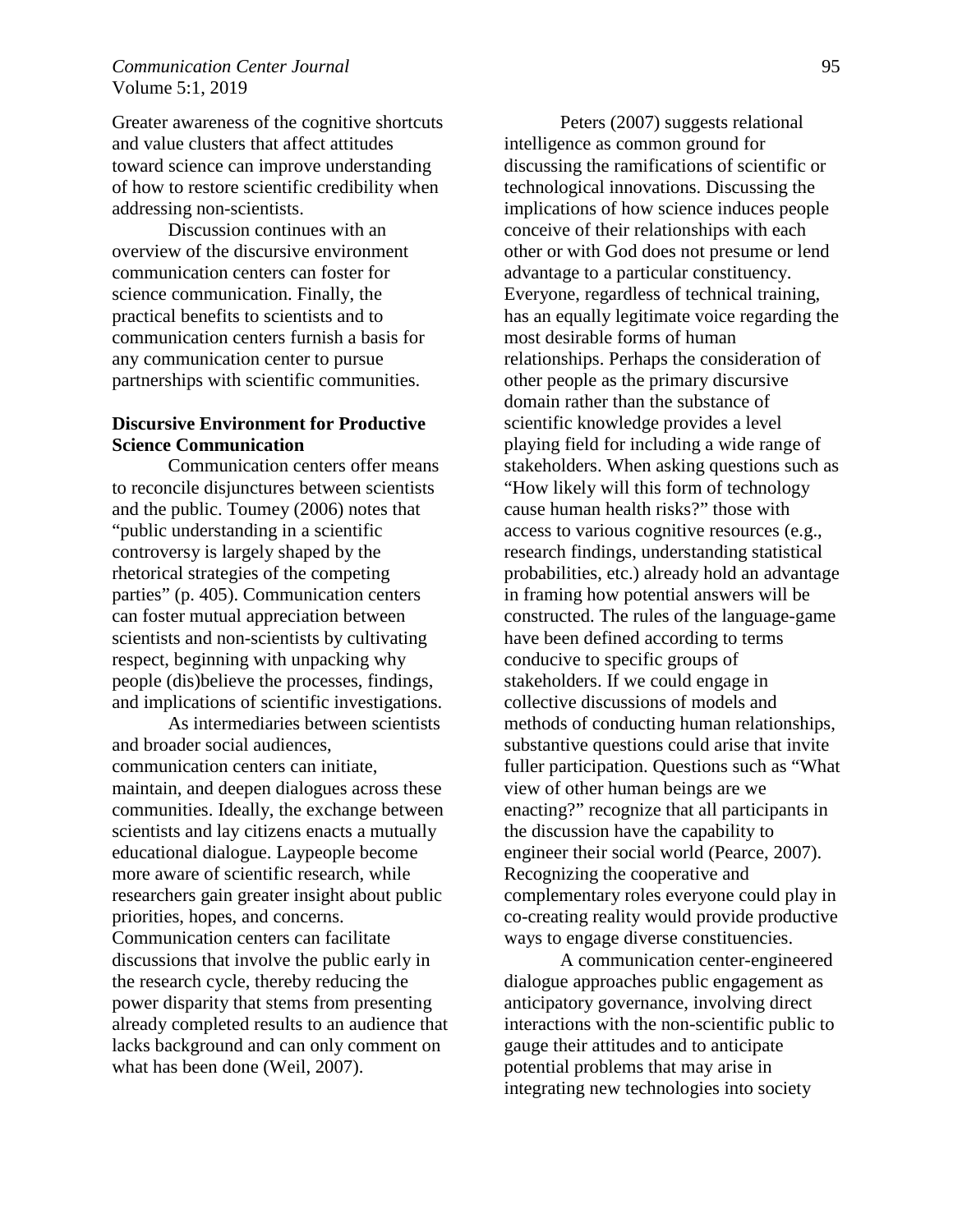(AZoNanotechnology, 2008). Anticipatory governance, unlike risk communication, is not crisis driven. Instead, it remains proactive, seeking ways to avoid confrontations and misunderstandings.

## **Practical Implications**

 Hemali Rathnayake (2019), a nanoscientist who has collaborated with a communication center for several years to prepare graduate students for public communication of science, recently discussed how refining her own and her students' communication skills has enriched them personally and professionally. Erin Harrison (personal communication, September 30, 2019), associate director of UNCG's University Speaking Center, generalized these reflections to highlight the advantages of a synergistic relationship between a communication center and science students.

- 1. It exposes student consultants at the communication center to research and presentations in science, furthering understanding of the scientific method.
- 2. It creates connections between humanities and sciences, building cross-disciplinary knowledge and networks.
- 3. It dispels the myth that all science presentations are boring and uninteresting.
- 4. It requires student consultants at the communication center to "up their game" in the realm of feedback because they are often coaching students working on graduate degrees.
- 5. It requires student consultants to step out of the jargon box of communication studies or training and development language to make their feedback accessible to other audiences.

Notably, these observations point to intellectual silos (marked by jargon) as a challenge affecting non-scientists as well as scientists. The educational benefits of the communication center's work flow in multiple directions: to the emerging scientists who receive the coaching, to the communication center consultants doing the mentoring, and to the (current or eventual) audiences the researchers will have when they present their research in broader social contexts.

 Communication centers can foster convergence between scientific communicators and their audiences. During that process, the student peer mentors acquire knowledge and skills not readily obtainable in the conventional consultation work. Such partnerships between communication centers and scientists can improve science communication and enable closer cooperation between researchers and the stakeholders affected by their research. Ultimately, the capacity of science and technology to continue improving the world hangs in the balance. The stakes could not be higher.

#### **Conclusion**

 Given the significance and urgency of improving the interfaces between science and society at large, what specific roles can communication centers play in this process? First, communication centers can enrich the interactions between scientists and nonscientists, facilitating dialogues that build mutual trust. Trust provides a way to build a rhetorical bridge that spans the epistemological gaps between scientists & the lay public. Communication centers can provide forums that depart from the traditional (and problematic) power dynamic of the esoteric specialist enlightening uninformed laypeople. Instead, communication centers could design different communicative formats that disrupt such power hierarchies: citizen panels that pose questions to researchers, teaming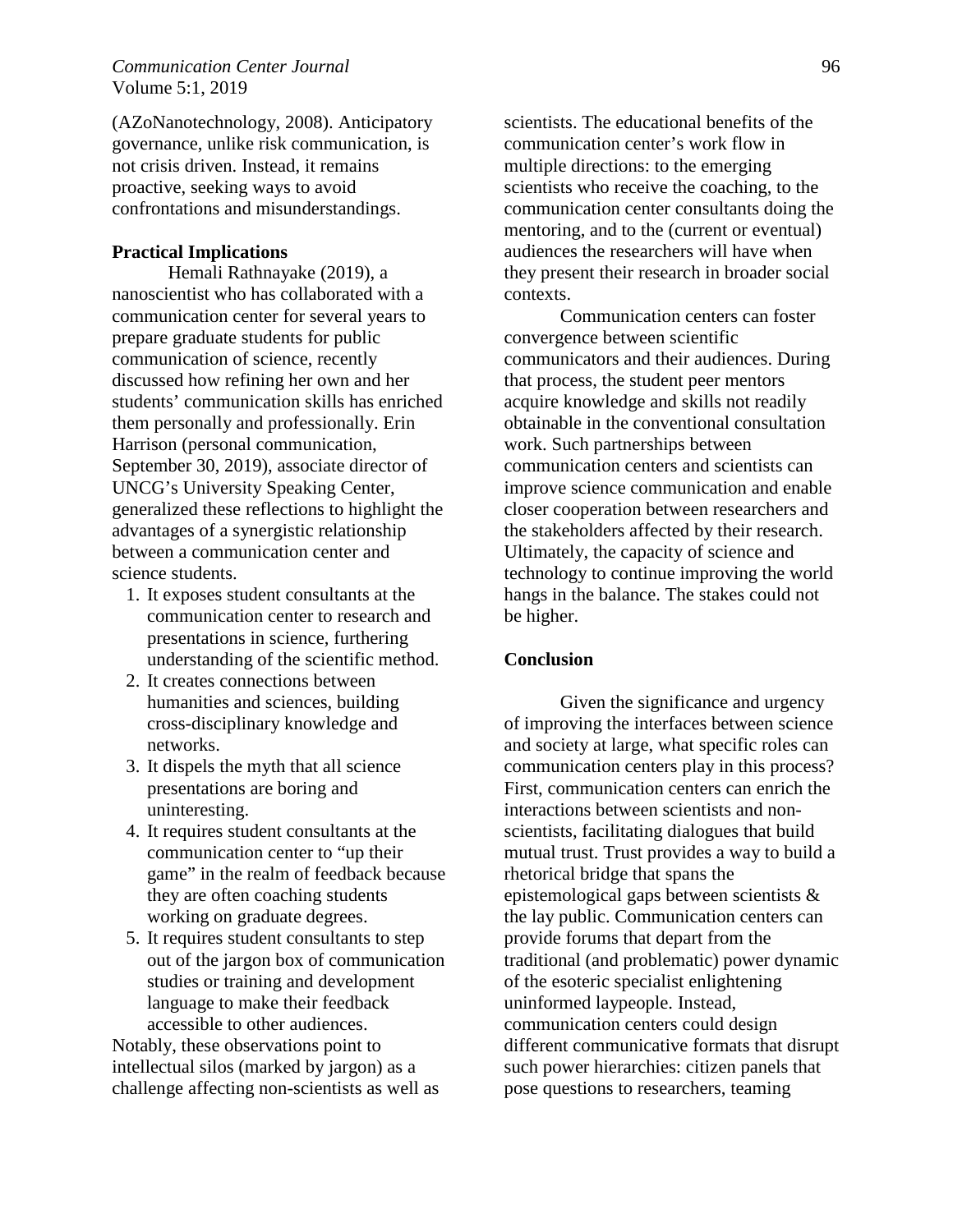## *Communication Center Journal* 97 Volume 5:1, 2019

scientists with non-specialists to tackle wicked problems that elude purely technical solutions, as well as the activities described earlier in this forum. Most discussions of deliberative democracy in science communication remain rather insulated from the actual practice of collective deliberation (Farrelly, 2007). Communication centers can foster the practice of collaborative, dialogically driven decision making.

Second, communication centers can take specific measures to rehabilitate science and scientists as trustworthy dialogical partners. Communicator credibility—a staple of rhetorical education since Aristotle—constitutes a communication center's stock-in-trade. Trust in science is a multidimensional construct, consisting of epistemic trust (trusting science as an institution), interpersonal trust (communicator credibility), and perceived antagonism (e.g., opposition to the audience's values and interests) (Sjöberg & Herber, 2008). If communication centers work with scientists to enhance their personal credibility, particularly through demonstrable respect and goodwill toward the audience, scientists likely would encounter publics less likely to dismiss scientific communication outright. Since perceived antagonism fuels public distrust of science (Sjöberg, 2008), nourishing rapport between researchers and non-scientists could improve receptivity toward science communication.

 Third, communication centers can work with scientists in acknowledging and adapting to persuasive techniques beyond scientific argumentation that drive attitudes and behaviors of their audiences. Scientists need to become more reflective about the societal and ethical implications of their own work instead of assuming that simply conveying their research findings will suffice (Stilgoe & Wilson, 2007). This forum identifies several communication

competencies that scientists can hone by working with communication centers, such as: storytelling, strategic use of discursive framing, and respectful acknowledgment of the audience's core values. Communication center workers, acting as mock audiences, can furnish useful proving grounds for testing public reception to these approaches.

Cumulatively this forum issues a clarion call for communication centers to become more active participants in exoteric science communication. Communication centers can and should play a pivotal role in whether public communication of science becomes conversational or confrontational. As honest brokers between scientists and the public, communication centers can promote discourse as a remedy for distrust.

#### **References**

- Achterberg, P., de Koster, W., & van der Waal, J. (2017). A science confidence gap: Education, trust in scientific methods, and trust in scientific institutions in the United States, 2014. *Public Understanding of Science, 26*(6), 704–720.
- AZoNanotechnology. (2008). Expert outlines ways to manage innovations such as nanotechnology effectively. Retrieved from http://www.azonano.com/news.asp?n ewsID=7472
- Barton, D. (2013). Narrative: Heroes of Hollywood. In R. Olson, D. Barton, & B. Palermo (Eds.), *Connection: Hollywood storytelling meets critical thinking* (pp. 103-162). Los Angeles, CA: Prairie Starfish Productions.
- Berube, D. M. (2018). How social science should complement scientific discovery: Lessons from nanoscience. *Journal of Nanoparticle Research, 20*(120). doi: 10.1007/s11051-018-4210-x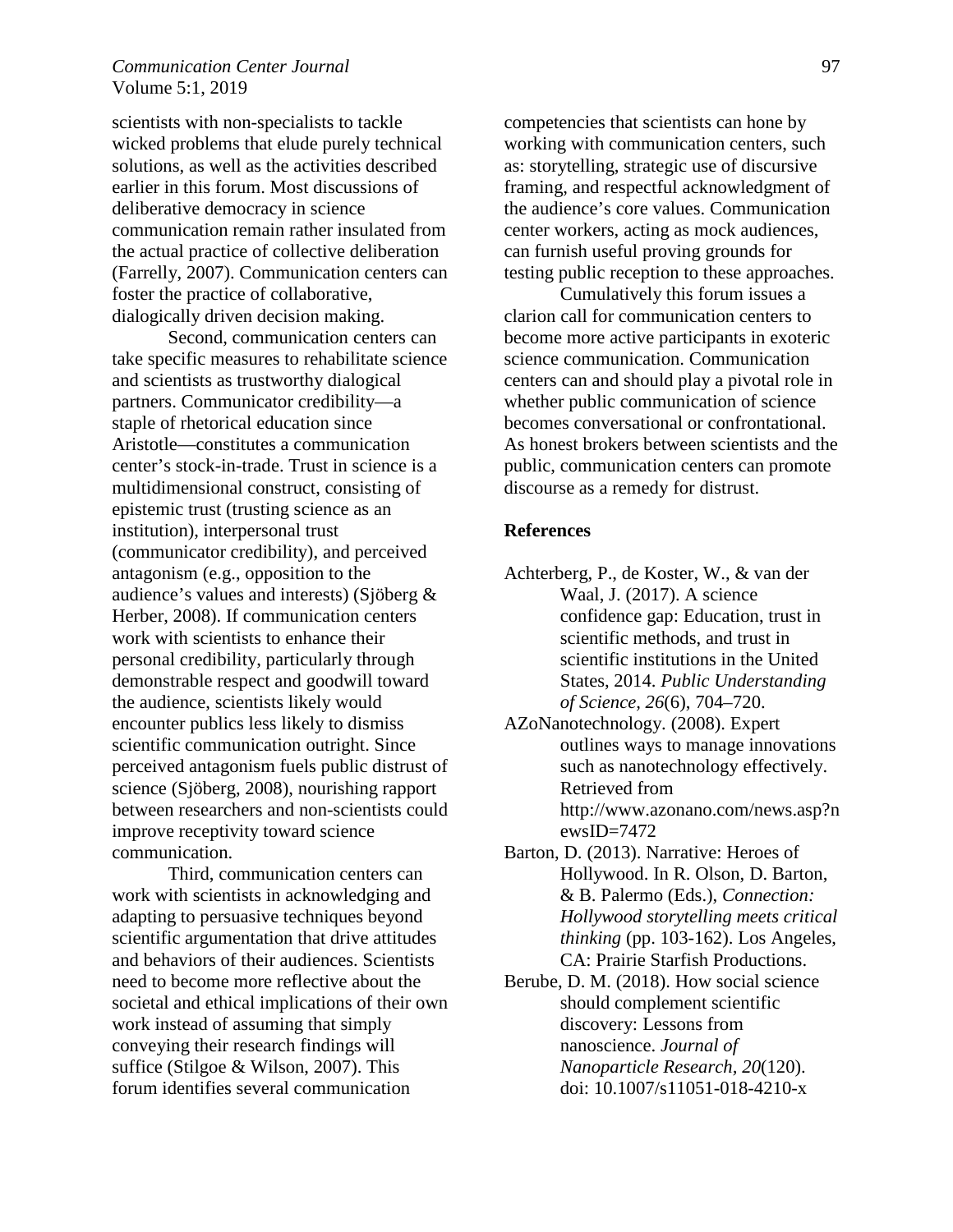- Brossard, D., Scheufele, D. A., Kim, E., & Lewenstein, B. V. (2009). Religiosity as a perceptual filter: Examining processes of opinion formation about nanotechnology. *Public Understanding of Science*, *18*(5), 546–558.
- Camargo Jr., K., & Grant, R. (2015). Public health, science, and policy debate: Being right is not enough. *American Journal of Public Health*, *105*(2), 232-235.
- Carter, M. (2013). *Designing science presentations: A visual guide to figures, papers, slides, posters, and more*. San Diego, CA: Academic Press.
- Cialdini, R. B. (1993). *Influence*. New York, NY: Harper Collins.
- Cuny, K. M. (2018). A case study of outside events verses the thriving speaking center. *Communication Center Journal, 4*, 39-47. Retrieved from http://libjournal.uncg.edu/ccj/article/ view/1728/pdf
- Dalal, N., & Interazi, A. (2016). *Practical wisdom in the age of technology: Insights, issues, and questions for a new millennium*. New York, NY: Routledge.
- David, K., & Thompson, P. B. (2008). *What can nanotechnology learn from biotechnology? Social and ethical lessons for nanoscience from the debate over agrifood biotechnology and GMOs*. Burlington, MA: Elsevier.
- Dickinson, J. L., McLeod, P., Bloomfield, R., & Allred, S. (2016). Which moral foundations predict willingness to make lifestyle changes to avert climate change in the USA? *PLoS ONE, 11*(10). doi: 10.1371/journal.pone.0163852
- Farrelly, C. (2007). Deliberative democracy and nanotechnology. In F. Allhoff, P. Lin, J. Moor, & J. Weckert (Eds.), *Nanoethics: The ethical and social implications of nanotechnology* (pp. 215-224). Hoboken, NJ: John Wiley.
- Gardner, T., & Mason, J. (2018). Trump rejects findings of U.S. government climate change report. *Reuters*. Retrieved from https://www.reuters.com/article/ususa-climatechange-trump/trumprejects-findings-of-u-s-governmentclimate-change-reportidUSKCN1NV2IG
- Gordon, R. (2007). Reasoning about the future of nanotechnology. In N. M. de S. Cameron & M. E. Mitchell (Eds.), *Nanoscale: Issues and perspectives for the nano century* (pp. 97-113). Hoboken, NJ: John Wiley & Sons.
- Graham, J., Nosek, B. A., Haidt, J., Iyer, R., Koleva, S., & Ditto, P. H. (2011). Mapping the moral domain. *Journal of Personality and Social Psychology, 101*(2)*, 366-385.*
- Haidt, J., Graham, J., & Joseph, C. (2009). Above and below left-right: Ideological narratives and moral foundations. *Psychological Inquiry, 20,* 110-119.
- Hantsch, A., Jescheniak, J. D., & Mädebach, A. (2012). Naming and categorizing objects: Task differences modulate the polarity of semantic effects in the picture–word interference paradigm. *Memory and Cognition, 40*(5), 760- 768. doi:10.3758/s13421-012-0184-6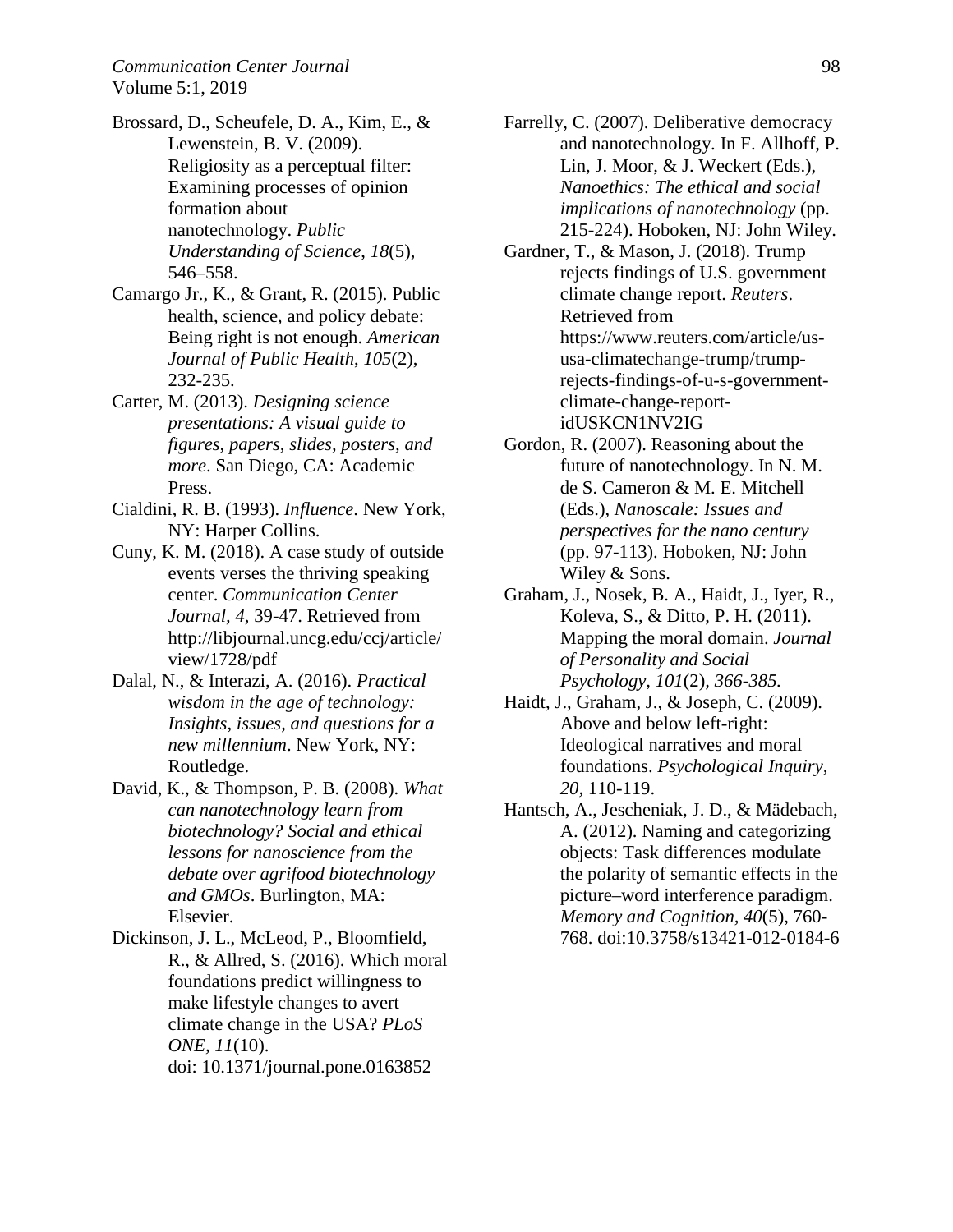- Herr, D. (2016). The need for convergence and emergence in twenty-first century nano-STEAM+ educational ecosystems. In K. Winkelmann & B. Bhushan (Eds.), *Global perspectives of nanoscience and engineering education* (pp. 83-115). New York, NY: Springer. doi:10.1007/978-3- 319-31833-2
- Kahan, D. M. (2015). Climate-science communication and the measurement problem. *Advances in Political Psychology, 36*(S1), 1-43.
- Kahan, D. M., Peters, E., Wittlin, M., Slovic, P., Ouellette, L. L., Braman, D., & Mandel, G. (2012). The polarizing impact of science literacy and numeracy on perceived climate change risks. *Nature Climate Change*, *2*, 732–735.
- Kahneman, D. (2011). *Thinking, fast and slow*. New York, NY: Farrar, Straus and Giroux.
- King, M. L., & Atkins Sayre, W. (2012). Focusing on faculty: The importance of faculty support to communication center success. In E. Yook & W. Atkins Sayre (Eds.), *Communication centers and oral communication programs in higher education: Advantages, challenges, and new directions* (pp. 147-162). Lanham, MD: Lexington.
- Lanier, J. (2011). *You are not a gadget*. New York, NY: Vintage.
- Laurent, L. & Petit, J.-C. (2006). Nanosciences and their convergence with other technologies: New golden age or apocalypse? In J. Schummer & D. Baird (Eds.), *Nanotechnology challenges: Implications for philosophy, ethics and society* (pp. 249-286). Hackensack, NJ: World Scientific.
- Lewandowsky, S., & Oberauer, K. (2016). Motivated rejection of

science. *Current Directions in Psychological Science*, *25*(4), 217–222.

- Marvier, M. (2009). Pharmaceutical crops in California, benefits and risks: A review. In E. Lichtfouse, M. Navarrete, P. Debaeke, V. Souchère, & C. Alberola (Eds.), *Sustainable agriculture: Vol. 1* (pp. 191-202). Dordrecht: Springer.
- Mayer, R. E., & Moreno, R. (1998). A splitattention effect in multimedia learning: Evidence for dual processing systems in working memory. *Journal of Educational Psychology, 90*(2), 312-320. doi:10.1037/0022-0663.90.2.312
- McNeil, M. (2013). Between a rock and a hard place: The deficit model, the diffusion model and publics in STS. *Science as Culture*, *22*(4), 589- 608.
- Morgan, S., & Whitener, B. (2006). *Speaking about science: A manual for creating clear presentations*. Cambridge, UK: Cambridge University Press.
- Pasek, J. (2017). It's not my consensus: Motivated reasoning and the sources of scientific illiteracy. *Public Understanding of Science*, *27*(7), 787–806.
	- doi: 10.1177/0963662517733681
- Pearce, W. B. (2007). *Making social worlds: A communication perspective*. Malden, MA: Blackwell.
- Pechar, E., Bernauer, T., & Mayer, F. (2018). Beyond political ideology: The impact of attitudes towards government and corporations on trust in Science. *Science Communication*, *40*(3), 291–313.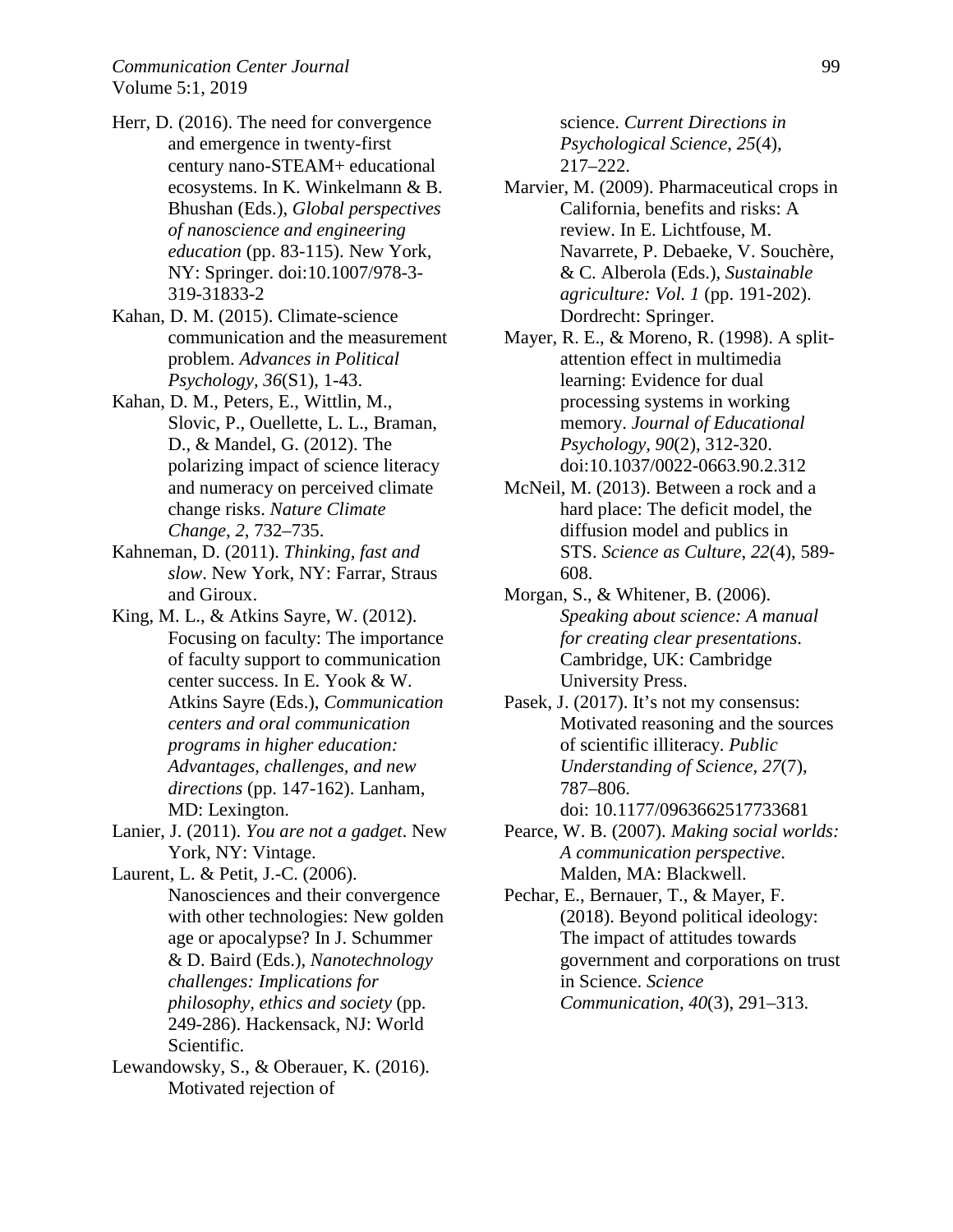- Peters, T. (2007). Are we playing God with nanoenhancement? In F. Allhoff, P. Lin, J. Moor, & J. Weckert (Eds.), *Nanoethics: The ethical and social implications of nanotechnology* (pp. 173-183). Hoboken, NJ: John Wiley.
- Petty, R. E., & Cacioppo, J. T. (1986) *Communication and persuasion: Central and peripheral routes to attitude change,* New York, NY: Springer-Verlag.
- Pew Research Center. (2019). Trust and mistrust in Americans' views of scientific experts. Retrieved from https://www.pewresearch.org/science /wp-content/uploads/sites/16/2019 /08/PS\_08.02.19\_trust.in\_.scientists\_ FULLREPORT\_8.5.19.pdf
- Popovich, N., Albeck-Ripka, L., & Pierre-Louis, K. (2019). 85 environmental rules being rolled back under Trump. New York Times. Retrieved from https://www.nytimes.com/interactive /2019/climate/trump-environmentrollbacks.html
- Rathnayake, H. (2019). Presentation at the National Association of Communication Center conference, Greensboro, NC.
- Sandman, P. M. (1993). *Responding to community outrage: Strategies for effective risk communication*. Fairfax, VA: American Industrial Hygiene Association.
- Scheufele, D. A. (2013). Communicating science in social settings. *Proceedings of the National Academy of Sciences, 110* (Supplement 3), 14040- 14047. doi: 10.1073/pnas.1213275110
- Scheufele, D. A., Corley, E. A., Shih, T., Dalrymple, K. E., & Ho, S. S. (2009). Religious beliefs and public attitudes toward nanotechnology in

Europe and the United States. *Nature Nanotechnology*, *4*(2), 91–94. doi: 10.1038/nnano.2008.361

- Schwartzman, R. (2014). The Ventria venture: Communicating health risks and rewards of genetically modified crops. In M. H. Eaves (Ed.), *Applications in health communication: Emerging trends* (pp. 183-204). Dubuque, IA: Kendall Hunt.
- Sjöberg, L. (2008). Antagonism, trust and perceived risk. *Risk Management*, *10*(1), 32–55.
- Sjöberg, L., & Herber, M. W. (2008). Too much trust in (social) trust? The importance of epistemic concerns and perceived antagonism. *International Journal of Global Environmental Issues*, *8*(1/2), 30-44.
- Staweser, M. G., Apostel, S., Carpenter, R., Cuny, K., Dvorak, K., & Head, K. (2019). The centrality of the center: Best practices for developing a robust communication center on campus. *Carolinas Communication Association Annual, 35*, 98-106.
- Stilgoe, J., & Wilsdon, J. (2007). Rules of engagement: Democracy and dialogue in creating nanotechnology futures. In F. Allhoff, P. Lin, J. Moor, & J. Weckert (Eds.), *Nanoethics: The ethical and social implications of nanotechnology* (pp. 241-249). Hoboken, NJ: John Wiley.
- Stoknes, P. E., & Randers, J. (2015). *What we think about when we try not to think about global warming: Toward a new psychology of climate action*. White River Junction, VT: Chelsea Green.